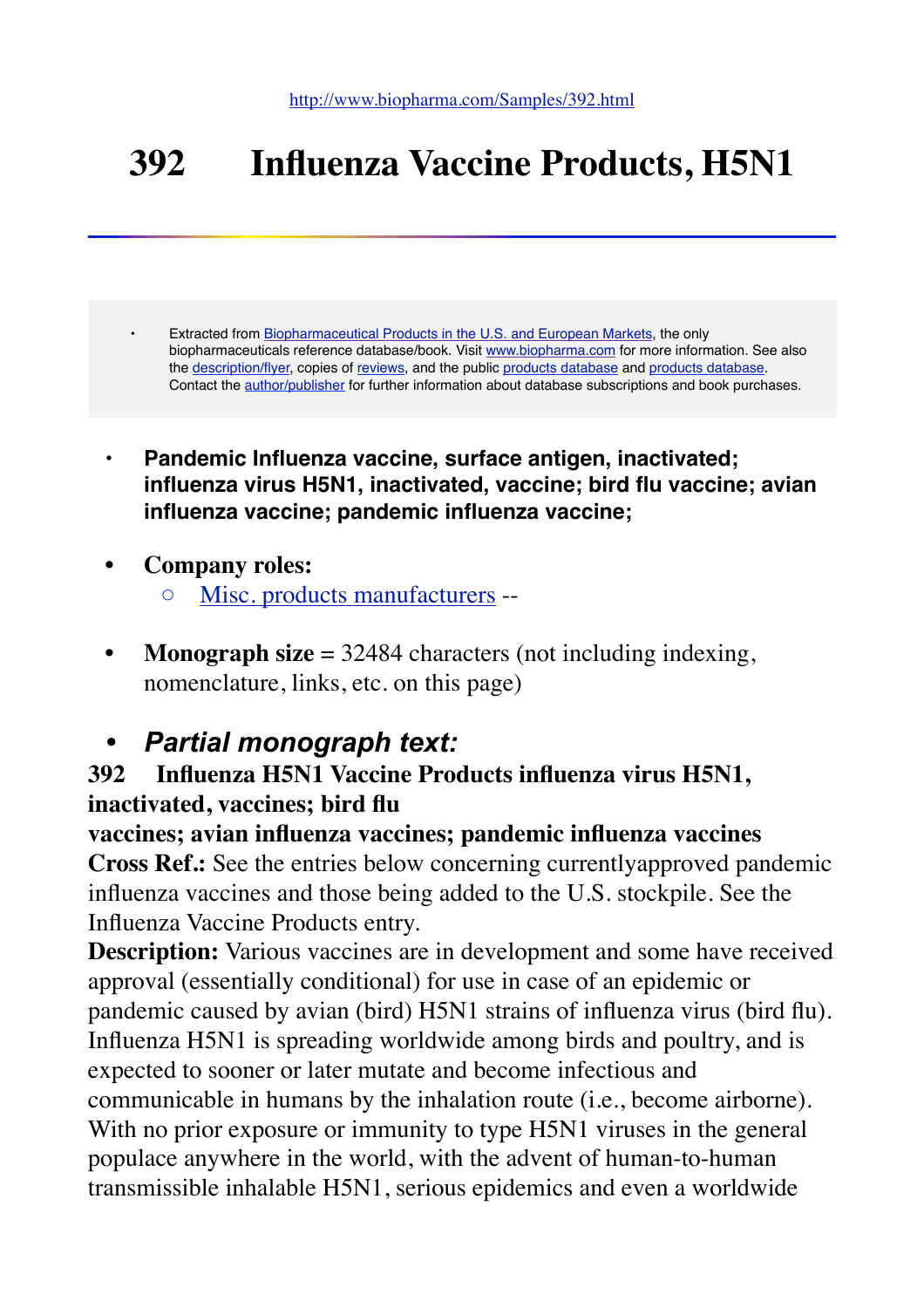### pandemic could result.

So far, few humans have been infected with H5N1, generally by occupational direct contact with infected birds. Among these generally relatively healthy farmers and poultry workers, there is commonly a rapid onset of symptoms and about 20% mortality (i.e, a **... truncated (just the beginning)**

- **• Nomenclature:**
- Influenza H5N1 Vaccine Products [BIO]
- Pandemic Influenza vaccine, surface antigen, inactivated [EU]
- bird flu vaccines [SY]
- influenza vaccines, pandemic [SY]
- influenza virus H5N1, inactivated, vaccine [SY]
- influenza virus H5N1, inactivated, vaccines [SY]

### **• Index Terms:**

[Product Class Index:](http://www.biopharma.com/class_terms7.html)

- biopharmaceutical products
- chicken source materials
- influenza vaccines, pandemic
- vaccines, inactivated
- vaccines, subunit
- vaccines, viral

### ◦ SB001 BIOPHARMA prod. (mainstream)

### [Regulatory/Status Index:](http://www.biopharma.com/reg_terms7.html)

- EU666 Biodefense stockpile
- UM100 Controlled/Gov't Distribution in US
- US666 Biodefense stockpile
- EM160 Controlled/Gov't Distribution in EU

# [Biological Index:](http://www.biopharma.com/biol_terms7.html)

- influenza virus, H5N1
- virus culture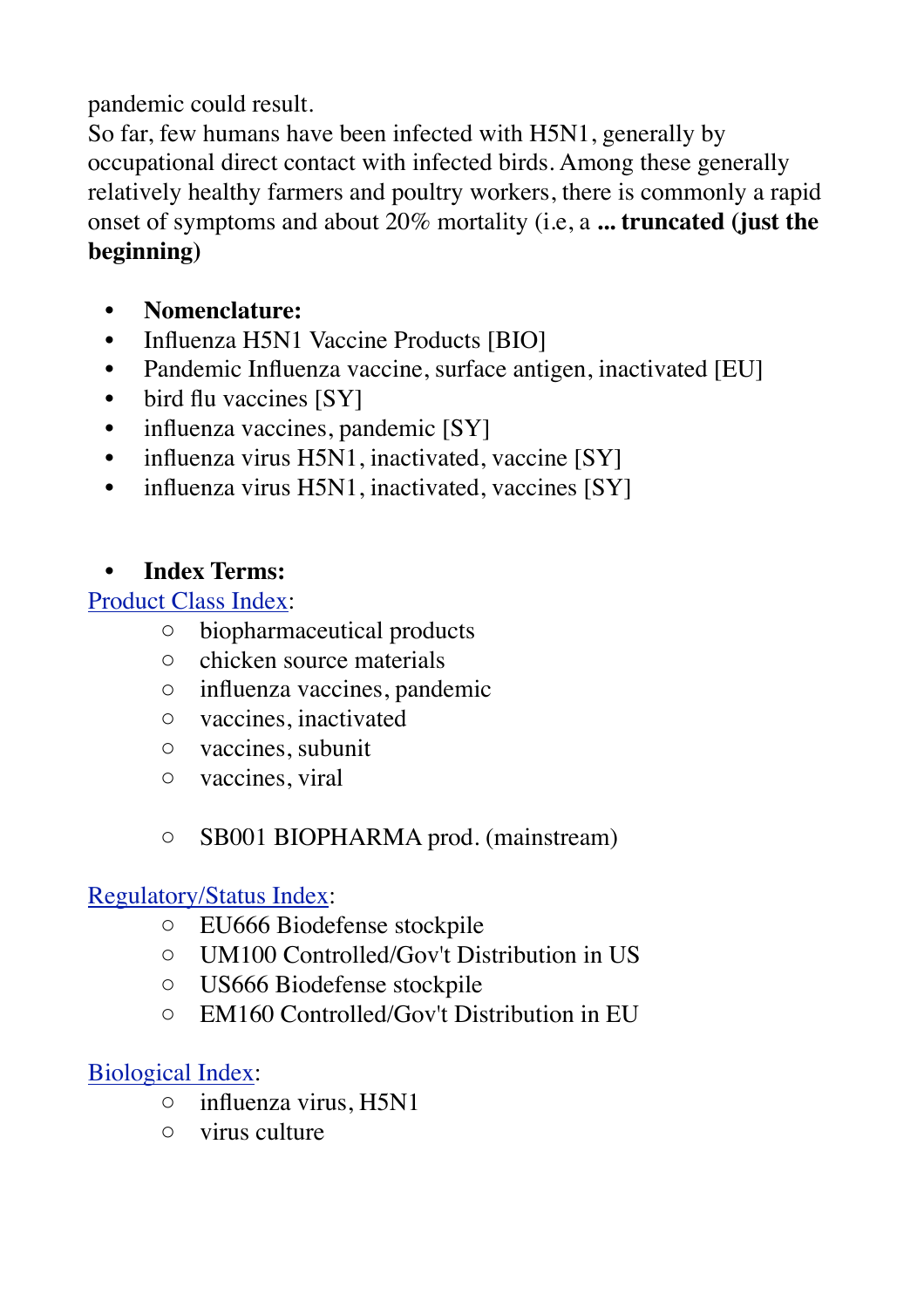<http://www.biopharma.com/Samples/393.html>

# **393 Influenza Vaccine, H5N1/GSK**

Extracted from [Biopharmaceutical Products in the U.S. and European Markets](http://www.biopharma.com/), the only biopharmaceuticals reference database/book. Visit [www.biopharma.com](http://www.biopharma.com/) for more information. See also the [description/flyer,](http://www.biopharma.com/biopharma7.html) copies of [reviews,](http://www.biopharma.com/reviews.html) and the public [products database](http://208.69.231.70/biopharma/comp_search7.lasso?&-token=none&S=samp&-nothing) and products database. Contact the [author/publisher](http://208.69.231.70/biopharma/mail_form.lasso) for further information about database subscriptions and book purchases.

- **• Prepandrix; Pandemrix influenza virus H5N1, inactivated, vaccine, with AS03 adjuvant; bird flu vaccine; avian influenza vaccine; pandemic influenza vaccine**
- **• Company roles:**
	- [Centers for Disease Control and Prevention \(CDC\)](http://208.69.231.70/biopharma/comp_full7.lasso?LicenseNumber=9733&S=samp&-token=none&-nothing) -- R&D ; Tech. ; USA mark.
	- [GlaxoSmithKline Biologicals S.A. \(GSK\)](http://208.69.231.70/biopharma/comp_full7.lasso?LicenseNumber=1617&S=samp&-token=none&-nothing) -- Manuf. ; R&D ; Tech. ; Europe mark.
	- [GlaxoSmithKline plc \(GSK\)](http://208.69.231.70/biopharma/comp_full7.lasso?LicenseNumber=9372&S=samp&-token=none&-nothing) -- Parent
- **Monograph size** = 15988 characters (not including indexing, nomenclature, links, etc. on this page)

# *• Partial monograph text:*

**393 Influenza Vaccine, H5N1/GSK Pandemic Influenza vaccine, surface antigen, inactivated; influenza vaccine, pandemic - Prepandrix; Pandemrix; influenza virus H5N1 vaccine; bird flu vaccine; influenza virus H5N1, inactivated, vaccine; avian influenza vaccine; influenza H5N1 virus (A/Indonesia) vaccine Status: vaccine approved in EU in May 2008; being added to U.S. and** 

### **other countries' stockpiles Organizations involved:**

GlaxoSmithKline Biologicals S.A. - Manuf.: R&D; Tech.; Europe mark. GlaxoSmithKline plc - Parent

Centers for Disease Control & Prevention (CDC) - R&D; Tech.; U.S.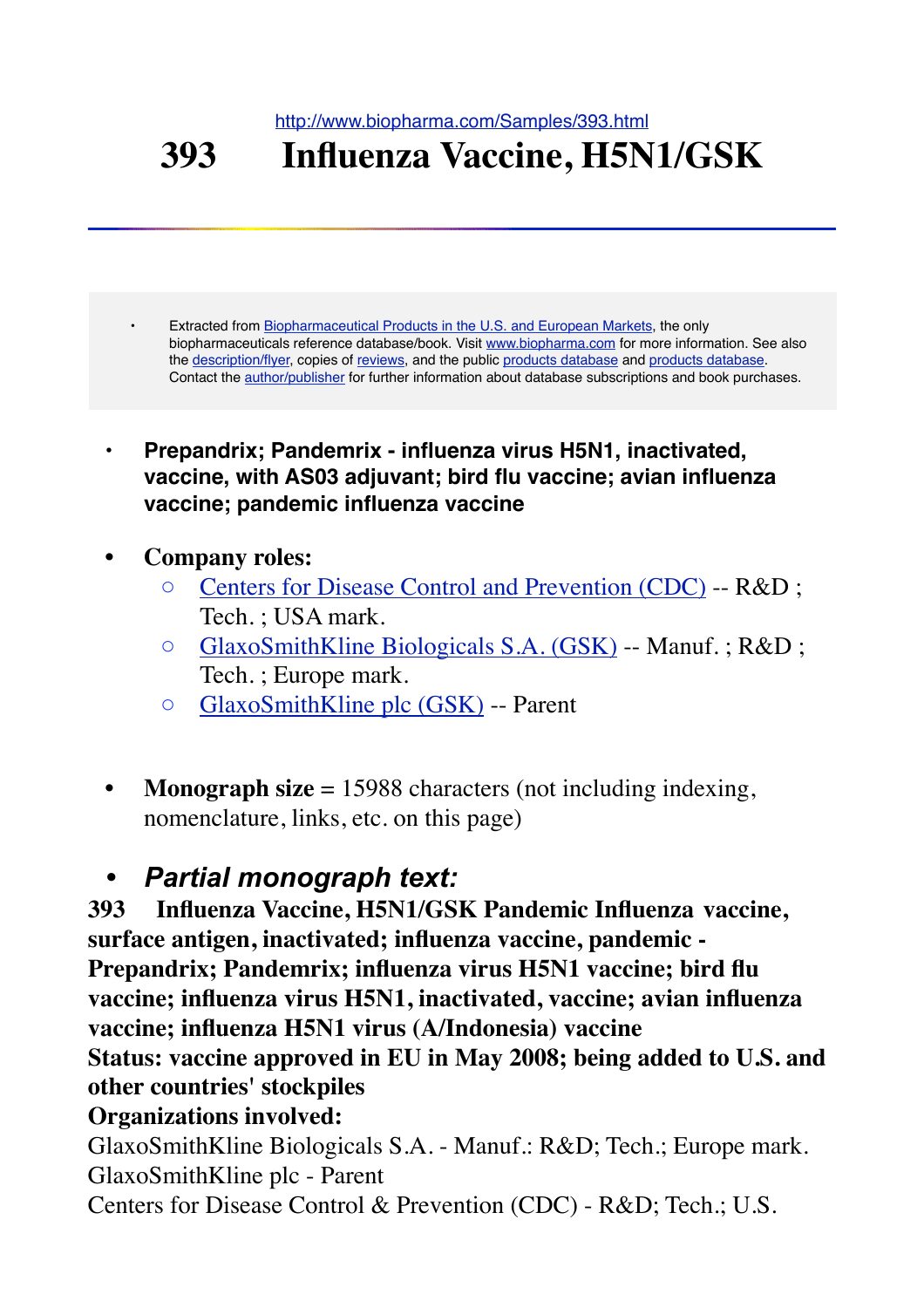mark..

**Description:** Prepandrix "prepandemic vaccine" is a conventional eggcultured influenza virus H5N1 (A/VietNam/1194/2005 NIBRG-14) clade 2 inactivated split-antigen vaccine. The H5N1 clade 2 bulk material is being manufactured from a laboratory version seed virus of the wild-type virus provided by the U.S. Centers for Disease Control and Prevention (CDC). The reference virus, A/Vietnam/1194/2004 (H5N1) NIBRG-14, was developed using reverse genetics, with reassortment strain combining the H5 and N1 segments to with an influenza virus PR8 strain backbone. In addition the H5 was engineered to eliminate the polybasic stretch of amino-acids at the HA cleava **... truncated (just the beginning)**

- **• Nomenclature:**
- Infleunza Vaccine, H5N1/GSK [BIO]
- Prepandrix [TR]
- Pandemrix [TR]
- Pandemic Influenza vaccine, surface antigen, inactivated [EU]
- Prepandemic influenza vaccine (H5N1) (split virion, inactivated, adjuvanted) A/VietNam/1194/2004 NIBRG-14 [EU]
- Pandemic influenza vaccine (H5N1) (split, inactivated, adjuvanted) [EU]
- avian influenza vaccine [SY]
- bird flu vaccines [SY]
- influenza H5N1 virus (A/Indonesia)vaccine [SY]
- influenza vaccine, pandemic [SY]
- influenza virus H5N1, inactivated, vaccine with AS03 adjuvant [SY]

# **• Index Terms:**

# [Product Class Index:](http://www.biopharma.com/class_terms7.html)

- biopharmaceutical products
- bovine materials used<!-- bovinesource -->
- chicken source materials
- vaccines, inactivated
- vaccines, subunit
- vaccines, viral
- SB001 BIOPHARMA prod. (mainstream)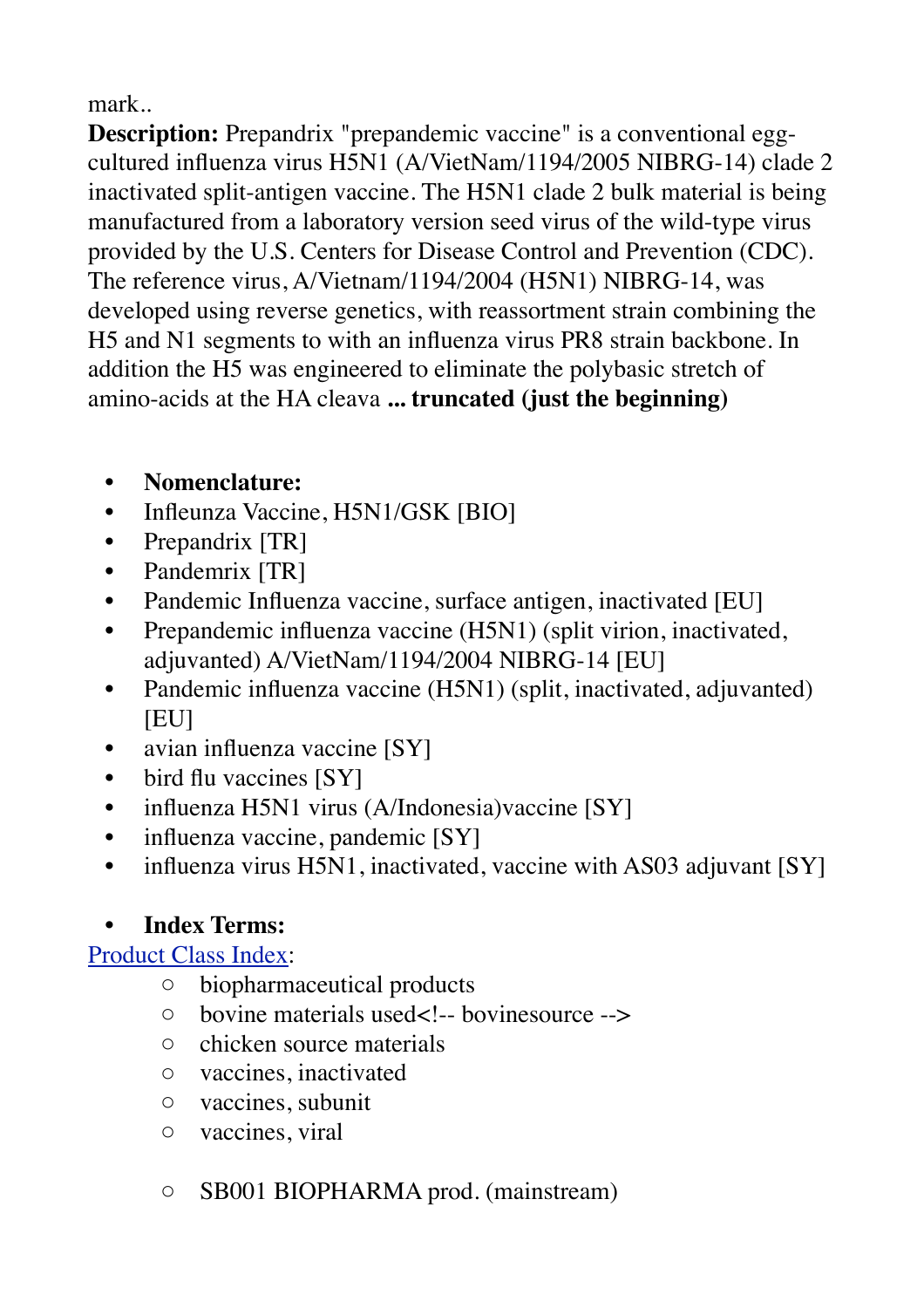# [Regulatory/Status Index:](http://www.biopharma.com/reg_terms7.html)

- EU200 Currently Approved in EU
- EU666 Biodefense stockpile
- UM100 Controlled/Gov't Distribution in US
- US666 Biodefense stockpile
- EM160 Controlled/Gov't Distribution in EU

# [Biological Index:](http://www.biopharma.com/biol_terms7.html)

- chicken embryos (eggs)
- influenza virus, H5N1
- virus culture

# [Chemical Index](http://www.biopharma.com/chem_terms7.html):

- alpha-tocopherol
- aluminum adjuvant
- AS03 adjuvant
- Daronrix
- disodium phosphate
- formaldehyde
- magnesium chloride
- octoxynol 10
- polysorbate 80 (Tween 80
- potassium chloride
- potassium dihydrogen phosphate
- sodium chloride
- sodium deoxycholate
- squalene
- thiomersal
- vitamin E

<http://208.69.231.70/biopharma/full7.lasso?Order=486&S=x&-token=none&-nothing>

# **394 Influenza Vaccine, H5N1/MedImmune**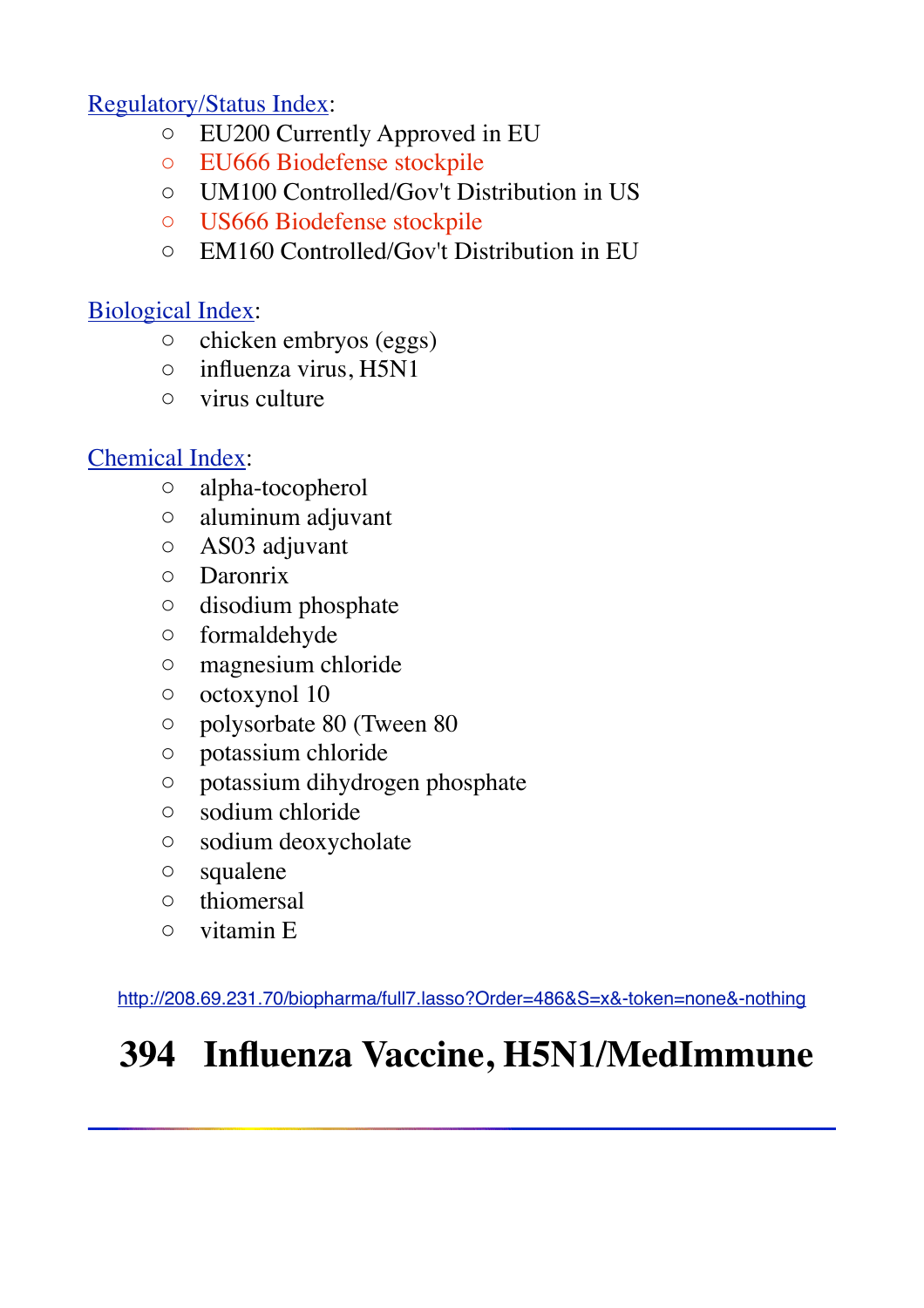- Extracted from [Biopharmaceutical Products in the U.S. and European Markets](http://www.biopharma.com/), the only biopharmaceuticals reference/information resource. Visit [www.biopharma.com](http://www.biopharma.com/) for more information. See also the [description/flyer](http://www.biopharma.com/biopharma7.html), copies of [reviews](http://www.biopharma.com/reviews.html), and the public [products database](http://208.69.231.70/biopharma/biopharma7.lasso?&-token=none&DB_test=DD&S=x&-nothing) and [companies](http://208.69.231.70/biopharma/comp_search7.lasso?&-token=none&DB_test=DD&S=x&-nothing)  [database](http://208.69.231.70/biopharma/comp_search7.lasso?&-token=none&DB_test=DD&S=x&-nothing). Contact the [author/publisher](http://www.biopharma.com/cgi/mail_form.lasso.lasso) for further information about database subscriptions and book purchases.
- **• influenza virus H5N1, inactivated, intranasal, recombinant, cell cultured vaccine; CAIV-T (H5N1); FluMist (H5N1); bird flu vaccine; avian influenza vaccine; pandemic influenza vaccine**
- **• Company involvement:**
	- [MedImmune, Inc.](http://208.69.231.70/biopharma/comp_full7.lasso?LicenseNumber=1252&S=x&-token=none&-nothing) -- Manuf. ; R&D ; Tech.
	- [AstraZeneca plc](http://208.69.231.70/biopharma/comp_full7.lasso?LicenseNumber=3237&S=x&-token=none&-nothing) -- Parent
	- [St. Jude Children's Research Hospital](http://208.69.231.70/biopharma/comp_full7.lasso?LicenseNumber=3434&S=x&-token=none&-nothing) -- Tech.
	- [University of Wisconsin](http://208.69.231.70/biopharma/comp_full7.lasso?LicenseNumber=9345&S=x&-token=none&-nothing) -- Tech.
	- [Mount Sinai School of Medicine](http://208.69.231.70/biopharma/comp_full7.lasso?LicenseNumber=9433&S=x&-token=none&-nothing) -- Tech.
	- [Centers for Disease Control and Prevention \(CDC\)](http://208.69.231.70/biopharma/comp_full7.lasso?LicenseNumber=9733&S=x&-token=none&-nothing) -- USA mark.
- **Monograph size** = 6720 characters (not including indexing, nomenclature, links, etc. on this page); What you would see, if you had a subscription.

# *• Partial monograph text:*

**Influenza Vaccine, H5N1/MedImmune influenza virus H5N1, inactivated, intransal, recombinant, cell cultured vaccine; CAIV-T (H5N1); FluMist (H5N1); bird flu vaccine; avian influenza vaccine; pandemic influenza vaccine Status**: being added to U.S. stockpile **Organizations involved**: MedImmune, Inc. - Manuf.; R&D; Tech. Astra Zeneca plc - Parent Centers for Disease Control & Prevention (CDC) - U.S. mark. Mount Sinai School of Medicine - Tech. University of Wisconsin (WARF) - Tech. St. Jude Children's Research Hospital - Tech. **Cross ref.**: See the Influenza Vaccine, live rDNA, liquid (current FluMist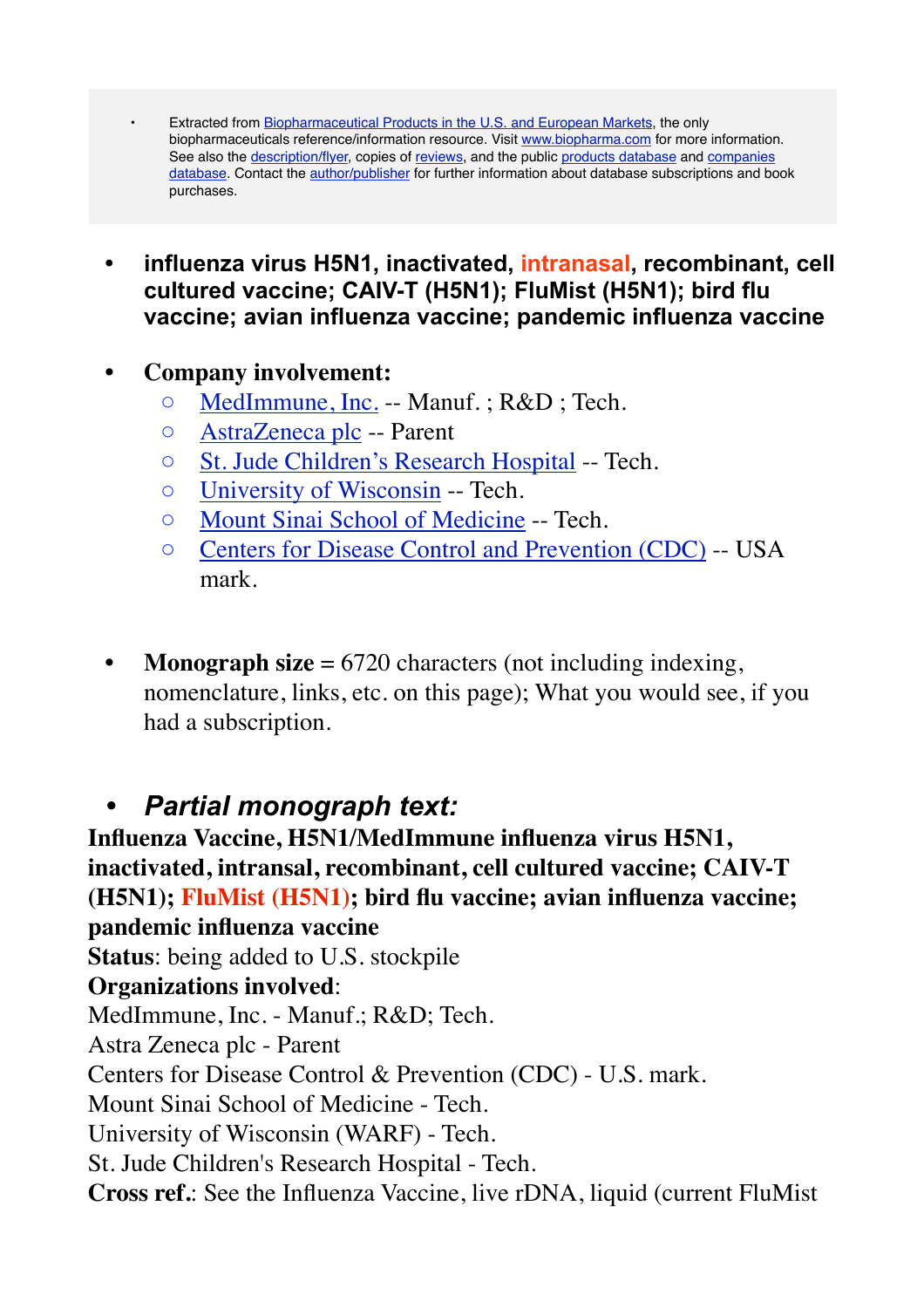formulation) and Influenza Vaccine, live rDNA, frozen (original FluMist formulation) entries (#190 and #191, respectively) for further information about the current and original seasonal versions of this vaccine. See the Influenza Vaccine Products entry (#470).

**Description**: MedImmune is developing cell cultured H5N1 vaccines using its using its proprietary live, attenuated, needle-free, intransallyadministered influenza vaccine (CAIV-T/FluMist) technology, i.e., attennuated (natural recombinant), live influenza antigen is formulated for administration by intranasal spray. The seed influenza virus H5N1 strains used are and will be developed using MedImm **... truncated (just the beginning)**

- **• Nomenclature:**
- Influenza Vaccine, H5N1/MedImmune [BIO]
- avian influenza vaccine [SY]
- bird flu vaccines [SY]
- CAIV-T (H5N1) [SY]
- Cold Adapted Influenza Vaccine (Liquid Formulation) (H5N1 formulation) [recombinant] [SY]
- FluMist (H5N1) [SY]
- influenza virus H5N1, inactivated, intransal, vaccine [SY]
- influenza virus H5N1, inactivated, vaccine [SY]
- Pandemic Influenza vaccine, surface antigen, inactivated [SY]

# **• Index Terms:**

# [Product Class Index:](http://www.biopharma.com/class_terms7.html)

- biopharmaceutical products
- chicken source materials
- influenza vaccines, pandemic
- live microorganisms (as active agent)
- mammalian cells/tissue/organism source
- recombinant DNA
- vaccines, intranasal
- vaccines, live
- vaccines, viral

# [Regulatory/Status Index:](http://www.biopharma.com/reg_terms7.html)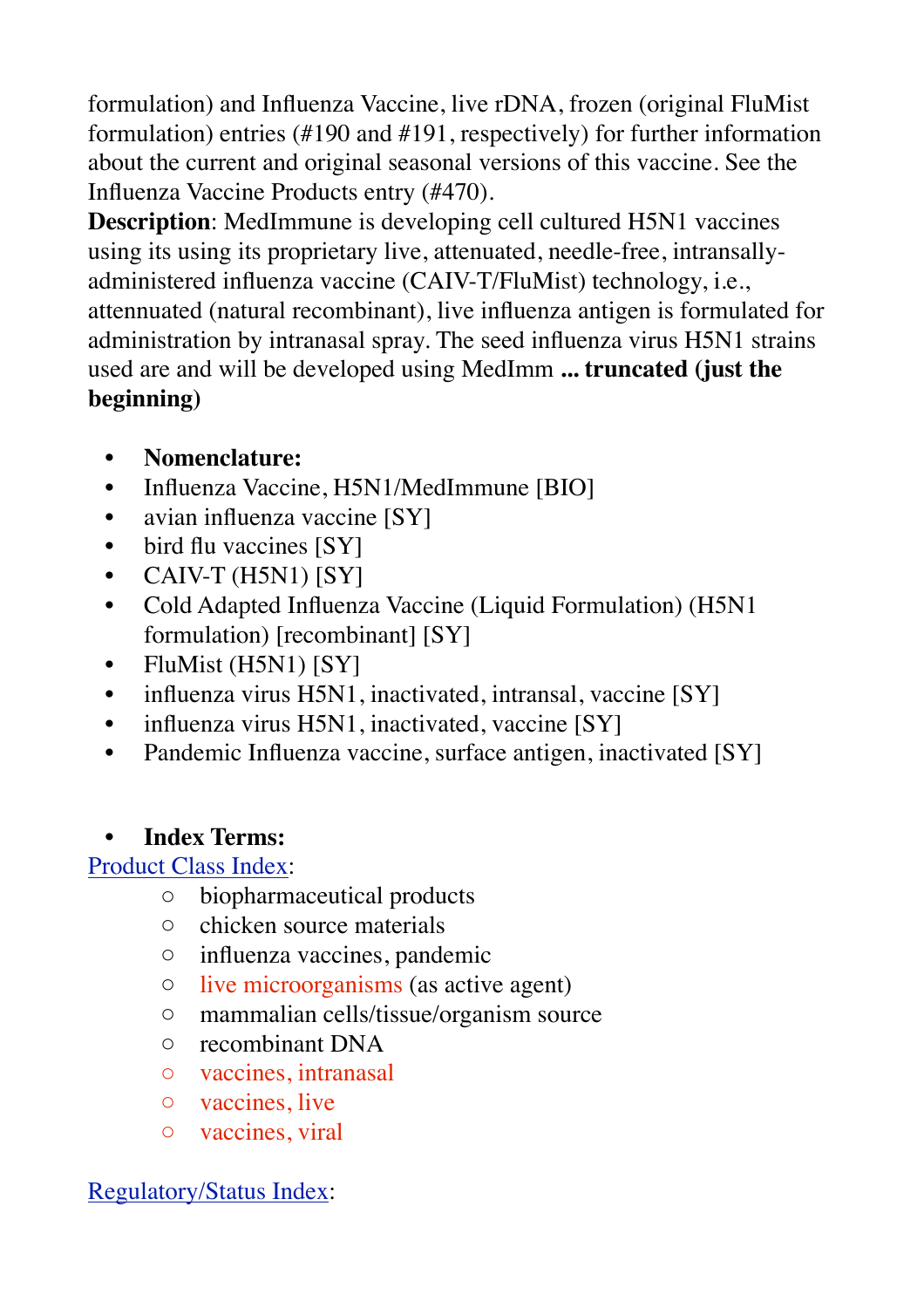- biodefense stockpile (U.S.)
- Collaborative R&D Agreements (CRADA)
- controlled/gov't distribution in U.S.
- not available, currently, in EU or European countries (not marketed)
- EU000 Not yet/Never filed with EU
- UM100 Controlled/Gov't Distribution in US
- US666 Biodefense stockpile
- EM999 Not Available/Not Marketed in EU

### [Biological Index:](http://www.biopharma.com/biol_terms7.html)

- influenza virus, cold-adapted
- influenza virus, H5N1
- reassortant viruses
- reverse genetics
- virus culture

# **395 Influenza Vaccine, H5N1/Novartis**

Extracted from [Biopharmaceutical Products in the U.S. and European Markets](http://www.biopharma.com/), the only biopharmaceuticals reference database/book. Visit [www.biopharma.com](http://www.biopharma.com/) for more information. See also the [description/flyer,](http://www.biopharma.com/biopharma7.html) copies of [reviews,](http://www.biopharma.com/reviews.html) and the public [products database](http://208.69.231.70/biopharma/biopharma7.lasso?&-token=none&S=samp&-nothing) and [products database](http://208.69.231.70/biopharma/comp_search7.lasso?&-token=none&S=samp&-nothing). Contact the [author/publisher](http://208.69.231.70/biopharma/mail_form.lasso) for further information about database subscriptions and book purchases.

- **• Pandemic Influenza vaccine, surface antigen, inactivated Focetria; influenza virus H5N1 vaccine, inactivated; Pandemic Influenza vaccine, surface antigen, inactivated; H5N1 MPH**
- **• Company roles:**
	- [Centers for Disease Control and Prevention \(CDC\)](http://208.69.231.70/biopharma/comp_full7.lasso?LicenseNumber=9733&S=samp&-token=none&-nothing) -- USA mark.
	- [MedImmune, Inc.](http://208.69.231.70/biopharma/comp_full7.lasso?LicenseNumber=1252&S=samp&-token=none&-nothing) -- Tech.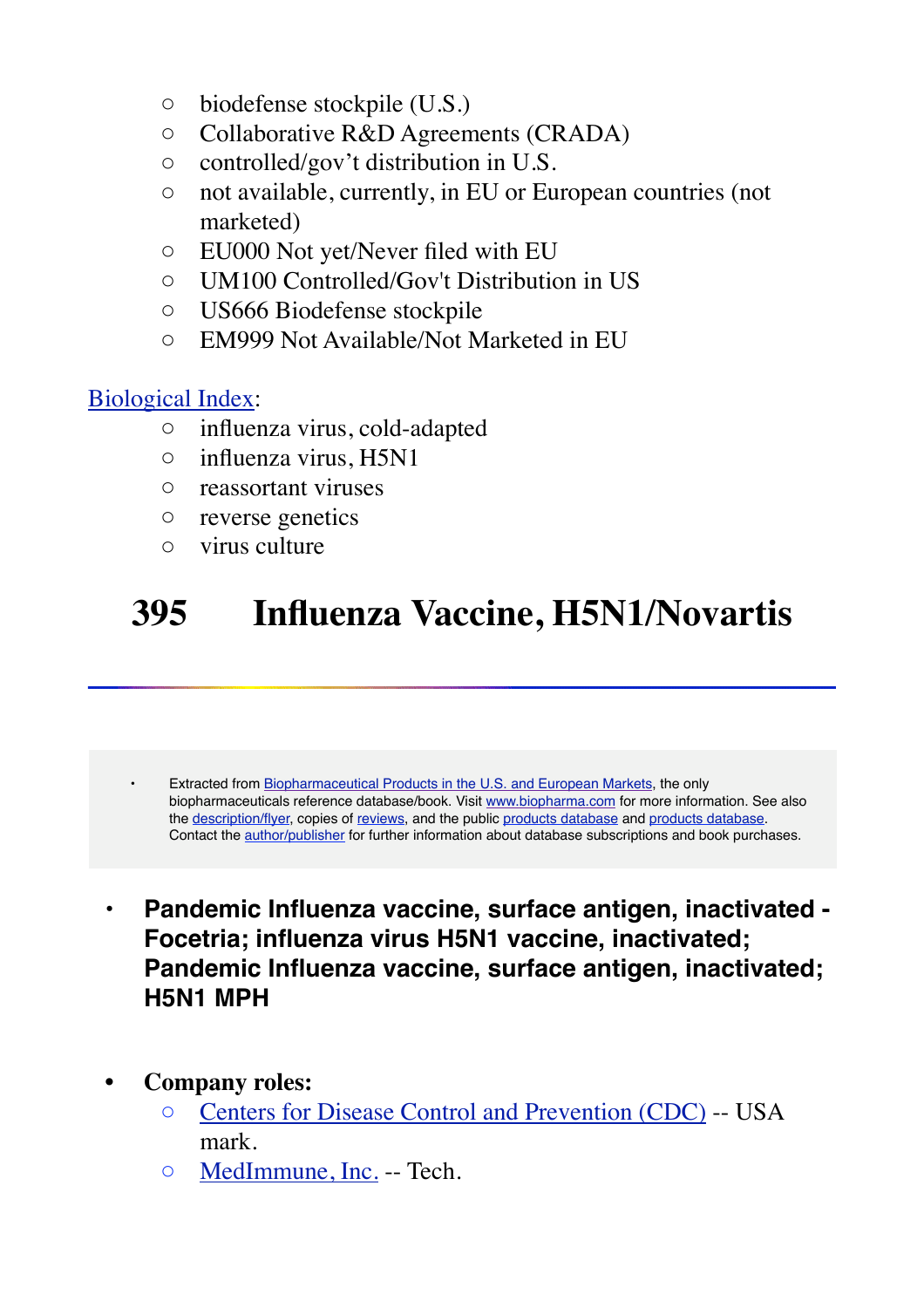- [National Institute of Biological Standards and Control \(NIBSC\)](http://208.69.231.70/biopharma/comp_full7.lasso?LicenseNumber=9225&S=samp&-token=none&-nothing) -- Tech.
- [Novartis AG](http://208.69.231.70/biopharma/comp_full7.lasso?LicenseNumber=9465&S=samp&-token=none&-nothing) -- Manuf. ; R&D ; Tech.
- **• Monograph size** = 15479 characters (not including indexing, nomenclature, links, etc. on this page)

# *• Partial monograph text:*

**395 Influenza Vaccine, H5N1/Novartis Pandemic Influenza vaccine, surface antigen, inactivated - Focetria; Influenza virus H5N1, inactivated; H5N1 MPH; influenza virus H5N1, inactivated, vaccine; bird flu vaccine; avian influenza vaccine; pandemic influenza vaccine Status: approved in EU; being added to U.S. stockpile**

# **Organizations involved:**

Novartis AG - Manuf.; R&D; Tech.

Centers for Disease Control & Prevention (CDC) - U.S. mark.

National Institute for Biological Standards and Control (NIBSC) - Tech. MedImmune - Tech.

Astra Zeneca plc - Parent

**Cross Ref.:** See Influenza Virus H5N1 Vaccines (entry #484) and Influenza Virus Vaccines (entry #470).

**Description: Focetria** is an aqueous egg-cultured split formaldehydeinactivated monovalent influenza pandemic (non pre-pandemic) vaccine formulation with MF59C.1 adjuvant (squalene-based) for injection that, at least for the "mock-up" or model vaccine approved by the European Union, contains primarily the outer membranes of an influenza virus derived by reverse genetics from influenza virus A/Viet Nam/1194/2004 (H5N1). In EU terms, the Drug Substance (active agent) is the Monovalent Pooled Harvest (MPH) of Pandemic Influenza vaccine, surface antigen, inactivated. &nbs **... truncated (just the beginning)**

- **• Nomenclature:**
- Influenza Vaccines, H5N1/Novartis [BIO]
- Focetria [TR]
- Pandemic Influenza vaccine, surface antigen, inactivated [EU]
- avian influenza vaccine [SY]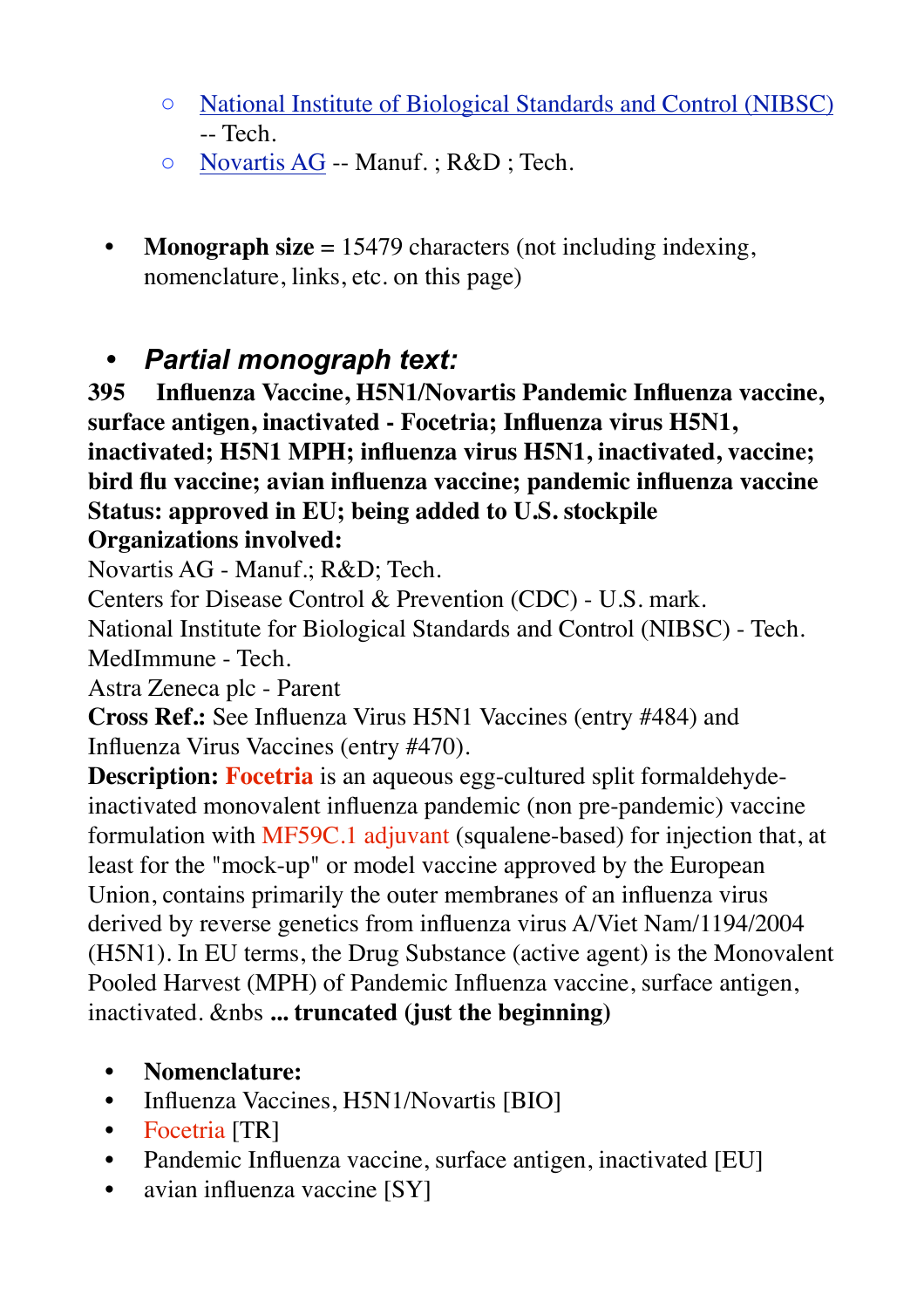- bird flu vaccines [SY]
- H5N1 MPH [SY]
- influenza virus H5N1, inactivated, vaccine [SY]
- Monovalent Pooled Harvest (MPH) [SY]
- pandemic influenza vaccine [SY]

# **• Index Terms:**

### [Product Class Index:](http://www.biopharma.com/class_terms7.html)

- biopharmaceutical products
- chicken source materials
- influenza vaccines, pandemic
- vaccines, inactivated
- vaccines, viral
- SB001 BIOPHARMA prod. (mainstream)

### [Regulatory/Status Index:](http://www.biopharma.com/reg_terms7.html)

- EU200 Currently Approved in EU
- UM100 Controlled/Gov't Distribution in US
- US666 Biodefense stockpile
- EM160 Controlled/Gov't Distribution in EU

# [Biological Index:](http://www.biopharma.com/biol_terms7.html)

- chicken embryo (egg) culture
- influenza strain A/Viet Nam/1194/2004 (H5N1)
- influenza virus H5N1 Reverse Genetics Strain NIBRG 14
- influenza virus, H5N1
- virus culture

### [Chemical Index](http://www.biopharma.com/chem_terms7.html):

- calcium chloride
- cetyltrimethylammonium bromide (CTAB)
- chicken proteins
- citric acid
- disodium phosphate
- egg
- formaldehyde
- kanamycin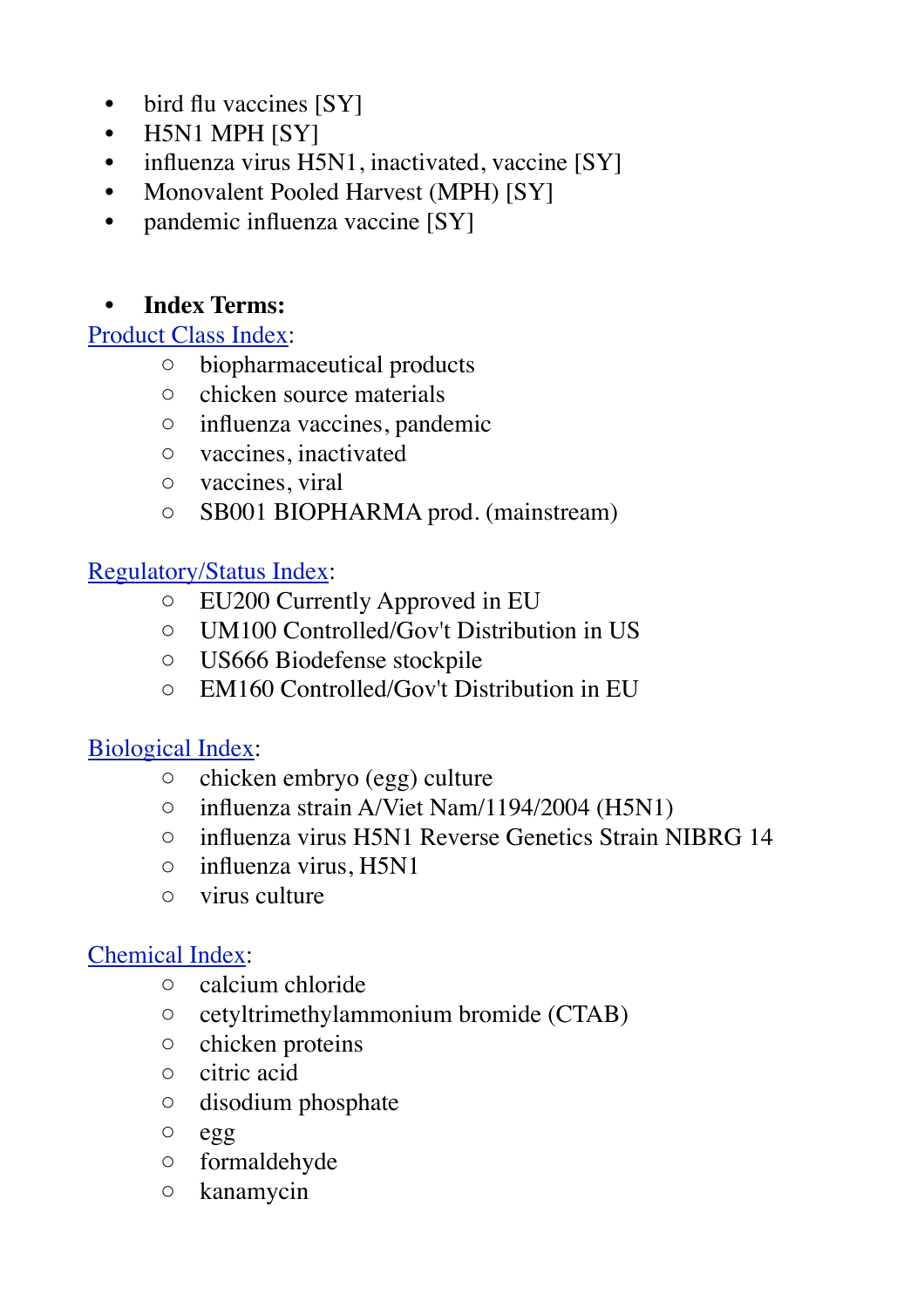- magnesium chloride
- MF59C.1 adjuvant
- neomycin sulfate
- phosphate buffered saline (PBS)
- polysorbate 80 (Tween 80)
- polysorbate 90 (Tween 90)
- polystyrene
- potassium chloride
- potassium dihydrogen phosphate
- sodium chloride
- sodium citrate
- sorbitan trioleate
- squalene-based
- sucrose
- thimerosal (mercury derivative)

#### <http://208.69.231.70/biopharma/full7.lasso?Order=488&S=x&-token=none&-nothing>

# **396 Influenza Vaccine, H5N1/Sanofi**

- Extracted from [Biopharmaceutical Products in the U.S. and European Markets](http://www.biopharma.com/), the only biopharmaceuticals reference/information resource. Visit [www.biopharma.com](http://www.biopharma.com/) for more information. See also the [description/flyer](http://www.biopharma.com/biopharma7.html), copies of [reviews](http://www.biopharma.com/reviews.html), and the public [products database](http://208.69.231.70/biopharma/biopharma7.lasso?&-token=none&DB_test=DD&S=x&-nothing) and companies [database](http://208.69.231.70/biopharma/comp_search7.lasso?&-token=none&DB_test=DD&S=x&-nothing). Contact the [author/publisher](http://www.biopharma.com/cgi/mail_form.lasso.lasso) for further information about database subscriptions and book purchases.
- **• influenza virus H5N1, inactivated, vaccine; bird flu vaccine; avian influenza vaccine; pandemic influenza vaccine; influenza virus A/Indonesia (H5N1, clade 2) vaccine**
- **• Company involvement:**
	- [MedImmune, Inc.](http://208.69.231.70/biopharma/comp_full7.lasso?LicenseNumber=1252&S=x&-token=none&-nothing) -- Tech.
	- [Sanofi Pasteur S.A.](http://208.69.231.70/biopharma/comp_full7.lasso?LicenseNumber=1724&S=x&-token=none&-nothing) -- Parent
	- [Sanofi Pasteur Inc.](http://208.69.231.70/biopharma/comp_full7.lasso?LicenseNumber=1725&S=x&-token=none&-nothing) -- Manuf. ; R&D ; Tech.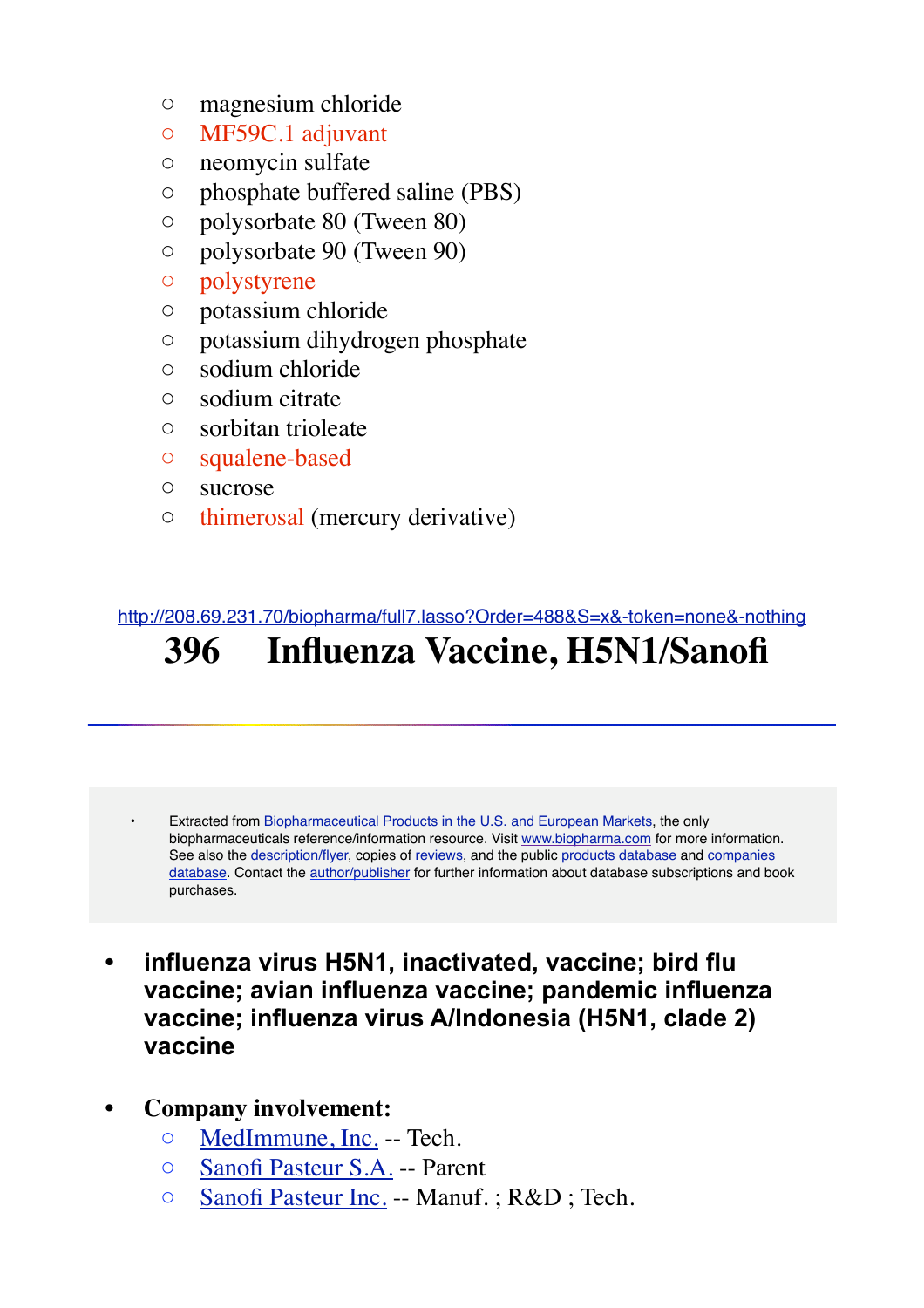◦ [AstraZeneca plc](http://208.69.231.70/biopharma/comp_full7.lasso?LicenseNumber=3237&S=x&-token=none&-nothing) -- Parent

• **Monograph size** = 17957 characters (not including indexing, nomenclature, links, etc. on this page); What you would see, if you had a subscription.

# *• Partial monograph text:*

**Influenza Vaccine, H5N1/Sanofi Influenza Virus Vaccine, H5N1; bird flu vaccine; avian influenza vaccine; influenza virus H5N1, inactivated; influenza virus A/Indonesia (H5N1, clade 2) vaccine Status**: approved in U.S.; being added to U.S. and other countries' stockpiles

### **Organizations involved**:

Sanofi Pasteur Inc. - Manuf.; R&D; Tech.

Sanofi Pasteur S.A. - Parent

Centers for Disease Control & Prevention (CDC) - U.S. mark.

MedImmune, Inc. - Tech.

AstraZeneca plc - Parent

**Description**: Various influenza virus H5N1 vaccines from Sanofi Pasteur are in development and being stockpiled by the U.S. and other governments. These conventional egg-cultured monovalent influenza virus H5N1 vaccines are similar in many respects to other current seasonal vaccines, except containing hemagglutinin (HA) from an isolate/strain of influenza virus H5N1 (bird flu), currently influenza virus A/Vietnam/ 1203/2004 (H5N1, clade 1) and/or from influenza virus A/Indonesia) (H5N1, clade 2). Sanofi Pasteur has essentially received conditional U.S. approval for its clade 1 vaccine, allowing for large-scale manufacture and distribution if need, e.g., in case of a threat from or actual influenza H5N1 (bird flu) epidemic or pandemic.

The currently U.S.-approved Influenza Virus Vaccine, **... truncated (just the beginning)**

- **• Nomenclature:**
- Influenza Vaccine, H5N1/Sanofi [BIO]
- Influenza Virus Vaccine, H5N1 [FDA]
- avian influenza vaccine [SY]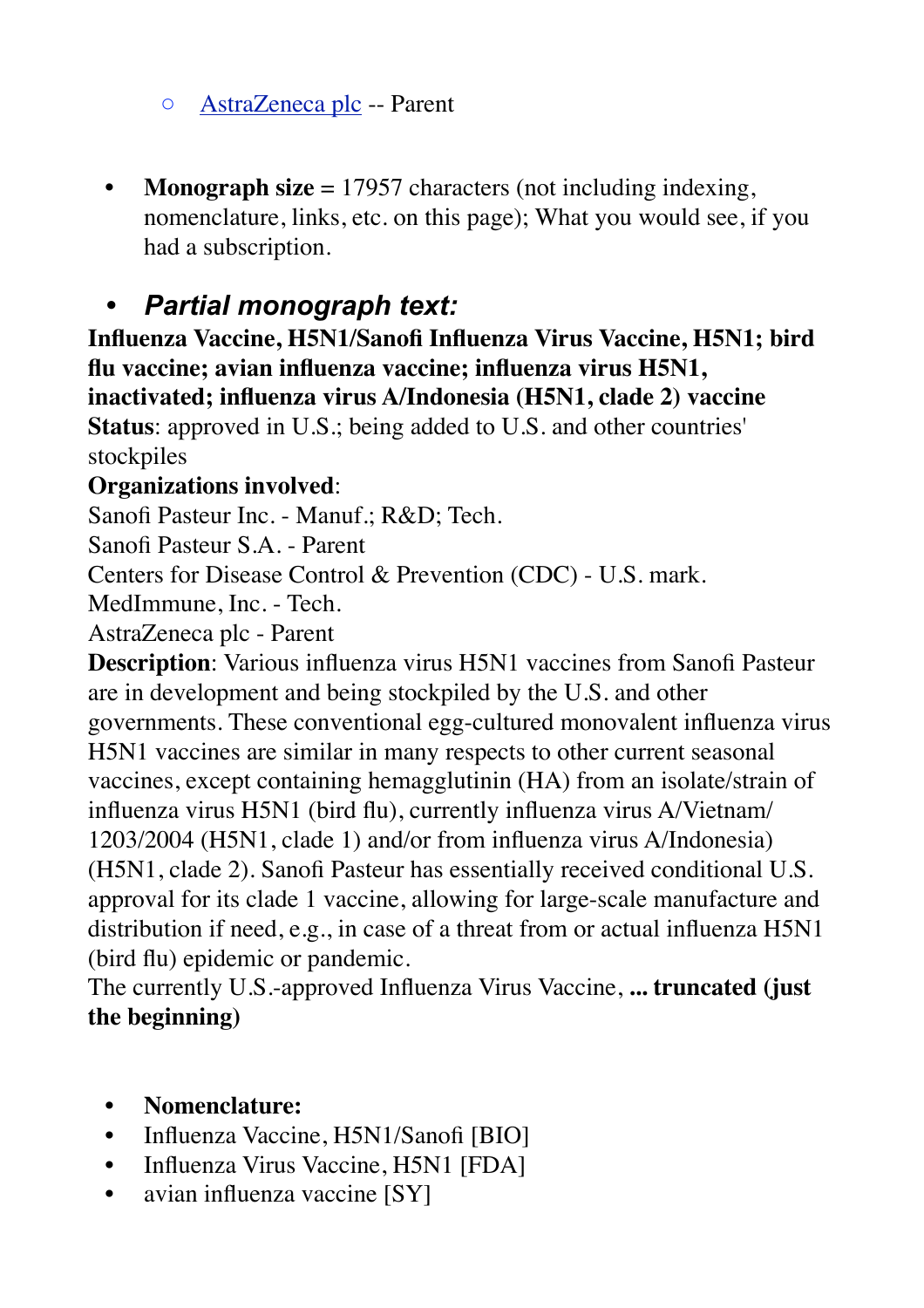- bird flu vaccines [SY]
- influenza virus A/Indonesia (H5N1, clade 2)vaccine [SY]
- influenza virus  $H5N1$ , inactivated, vaccine  $[SY]$
- Pandemic Influenza vaccine, surface antigen, inactivated [SY]
- NDC 49281-600-01 [NDC]
- **• FDA Class:** Biolgoics BLA

# **• Index Terms:**

# [Product Class Index:](http://www.biopharma.com/class_terms7.html)

- biopharmaceutical products
- chicken source materials
- influenza vaccines, pandemic
- vaccines, inactivated
- vaccines, viral

# [Regulatory/Status Index:](http://www.biopharma.com/reg_terms7.html)

- accelerated approval (based on surrogate endpoints) (FDAapproved)
- approvals, FDA, as biologic
- biodefense stockpile (U.S.)
- controlled/gov't distribution in U.S.
- not available, currently, in EU or European countries (not marketed)
- EU000 Not yet/Never filed with EU
- UM100 Controlled/Gov't Distribution in US
- US200 Currently Approved in US
- US666 Biodefense stockpile
- EM999 Not Available/Not Marketed in EU

# [Biological Index:](http://www.biopharma.com/biol_terms7.html)

- chicken embryo (egg) culture
- influenza virus A/Indonesia) (H5N1, clade 2)
- influenza virus A/Vietnam/1203/2004 (H5N1, clade 1)
- influenza virus, H5N1
- virus culture

# [Chemical Index](http://www.biopharma.com/chem_terms7.html):

◦ formaldehyde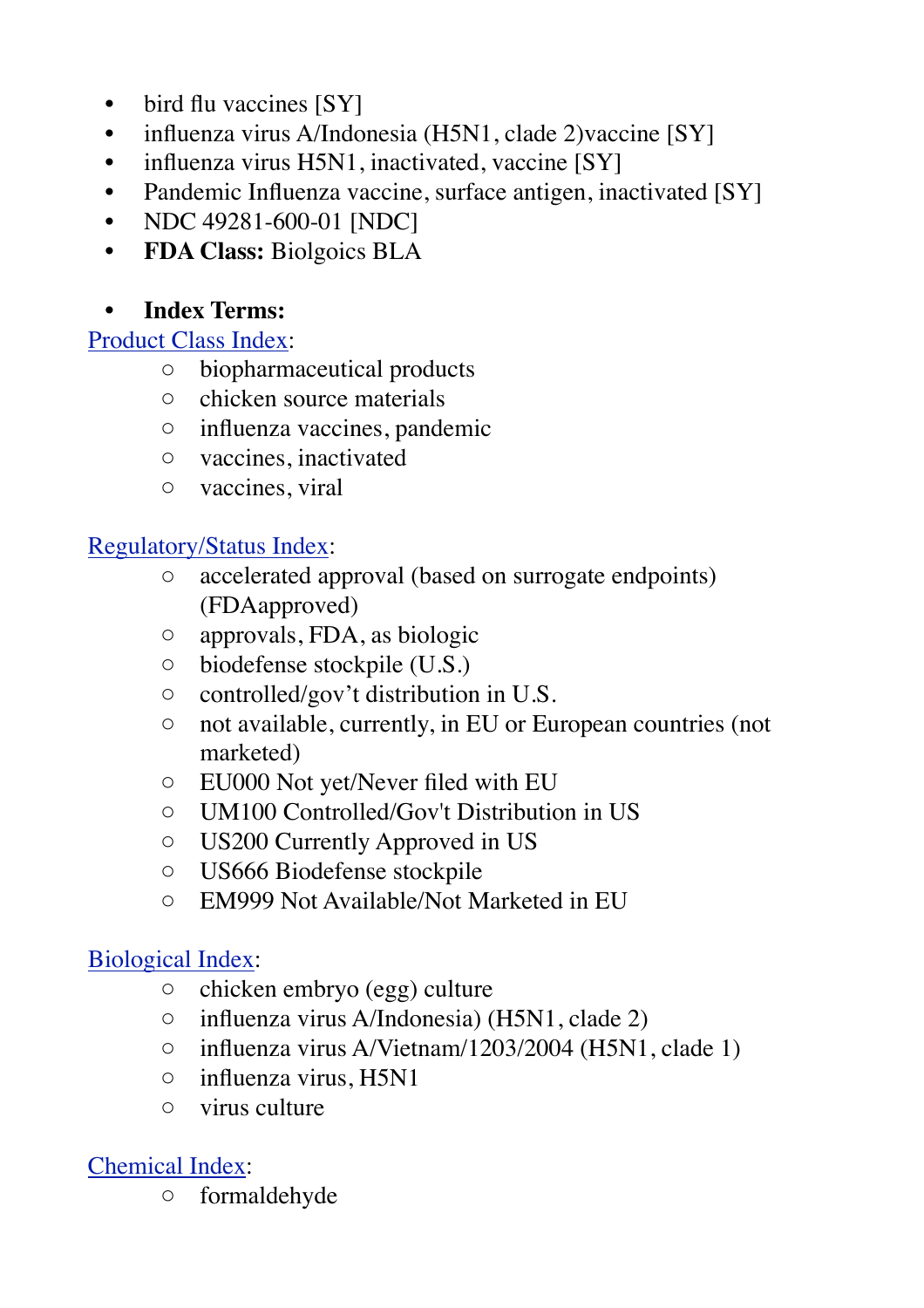- octoxynol
- phosphate buffered saline (PBS)
- polyethylene glycol p-isooctylphenyl ether (Triton X-100)
- sodium phosphate
- sucrose
- thimerosal (mercury derivative)

#### <http://www.biopharma.com/Samples/679.html>

# **679 Aluminum-based Vaccine Adjuvants**

Extracted from [Biopharmaceutical Products in the U.S. and European Markets](http://www.biopharma.com/), the only biopharmaceuticals reference database/book. Visit [www.biopharma.com](http://www.biopharma.com/) for more information. See also the [description/flyer,](http://www.biopharma.com/biopharma7.html) copies of [reviews,](http://www.biopharma.com/reviews.html) and the public [products database](http://208.69.231.70/biopharma/comp_search7.lasso?&-token=none&S=samp&-nothing) and products database. Contact the [author/publisher](http://208.69.231.70/biopharma/mail_form.lasso) for further information about database subscriptions and book purchases.

# **• Aluminum hydroxide and aluminum phosphate**

### **• Company roles:**

- $\bigcirc$
- [Reheis Inc.](http://208.69.231.70/biopharma/comp_full7.lasso?LicenseNumber=9419&S=samp&-token=none&-nothing) -- Manuf. ; World mark.
- [Sanofi Aventis S.A.](http://208.69.231.70/biopharma/comp_full7.lasso?LicenseNumber=9826&S=samp&-token=none&-nothing) -- Manuf. ; World mark.
- [Superfos](http://208.69.231.70/biopharma/comp_full7.lasso?LicenseNumber=9486&S=samp&-token=none&-nothing) -- Manuf. ; World mark.
- **Monograph size** = 9930 characters (not including indexing, nomenclature, links, etc. on this page)
- *• Partial monograph text:*
- **679 Aluminum-based Vaccine Adjuvants**

**Aluminum hydroxide; Aluminum phosphate**

**Status: approved; marketed Organizations involved (major manufacturers):**

**Reheis Inc. - Manuf.**

**Superfos - Manuf.**

**Sanofi Aventis S.A. - Manuf.**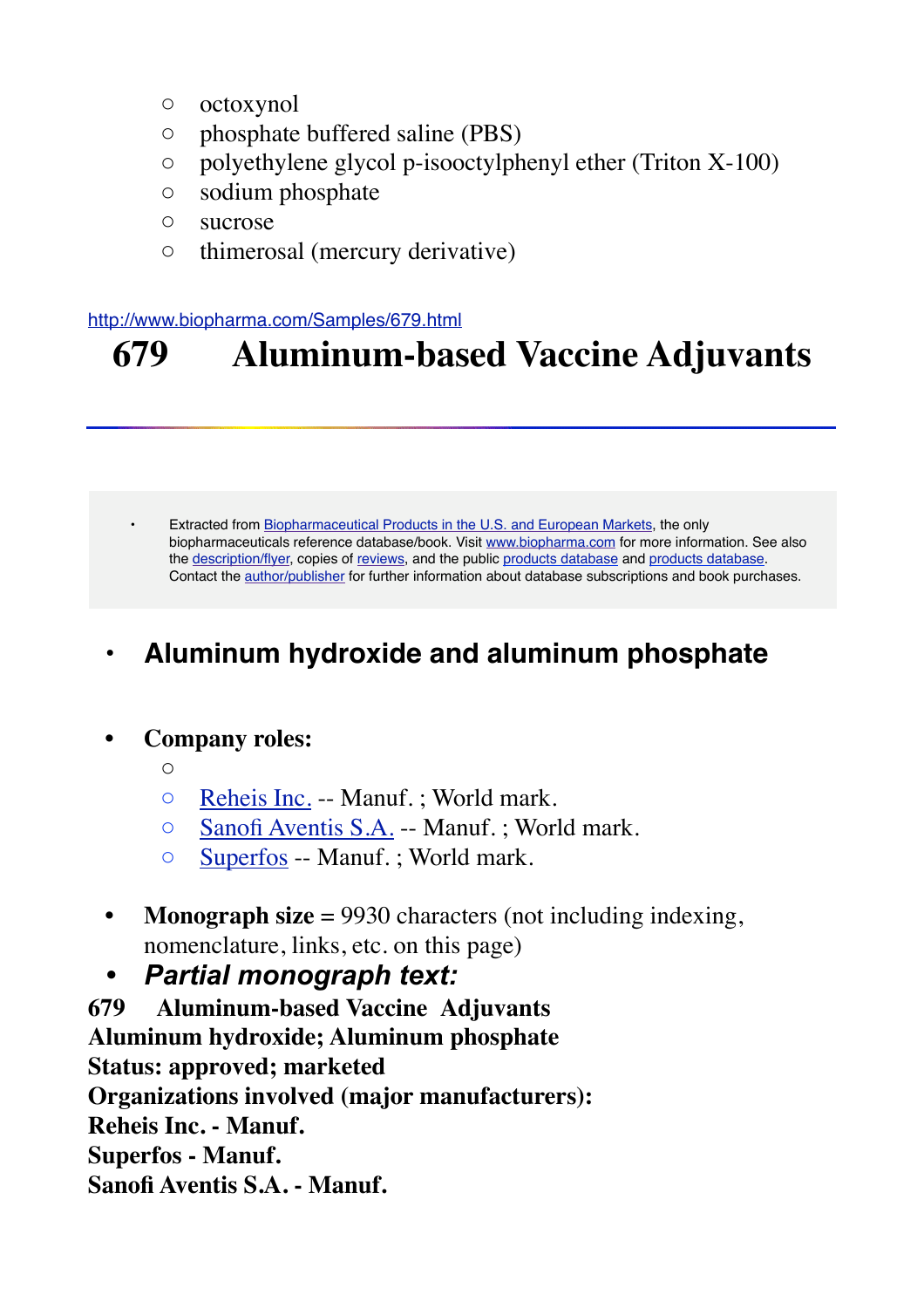**Description:** Aluminum hydroxide and aluminum phosphate-based vaccine adjuvants are used as matrices or carriers for vaccine antigens, and act to increase immune response to co-formulated vaccine antigens. These highly purified amorphous colloidal gels have a positive charge and readily adsorb most negatively charged substances, such as proteins, at neutral pH. The protein adsorbing capacity of an adjuvant is a major determinant of the amount of aluminum per dose. Aluminum adjuvants with higher protein-binding capacity allow use of lower amounts of aluminum per dose. Adsorption of protein is dependent on the pI (isoelectric pH) of the protein and the pH of the medium. A protein with a lower pI adsorbs to the positively charged aluminum ions more strongly than a protein with a higher pI. Adsorptive capacity is also affected by the types and concentrations of electrolytes present. Aluminum adjuvants generally appear as white, translucent or gels (similar to some aluminum-based antiperspirants).

Adjuvants a **... truncated (just the beginning)**

- **• Nomenclature:**
- Aluminum-based Adjuvants [BIO]
- Alhydrogel [TR assigned to Superfos]
- Rehydragel [TR assigned to Reheis]
- Rehydraphos [TR assigned to Reheis]
- Adju-fos [TR assigned to Superfos]
- alum [SY]
- aluminum hydroxide [SY]
- aluminum oxyhydroxide [SY]
- aluminum phosphate [SY]
- amorphous aluminum hydroxyphosphate [SY]
- amorphous aluminum hydroxyphosphate sulfate [SY for alum]
- potassium aluminum sulfate [SY]

# **• Index Terms:**

# [Product Class Index:](http://www.biopharma.com/class_terms7.html)

- adjuvants
- inorganic substances
- nonbiopharmaceutical products
- synthetic manufacture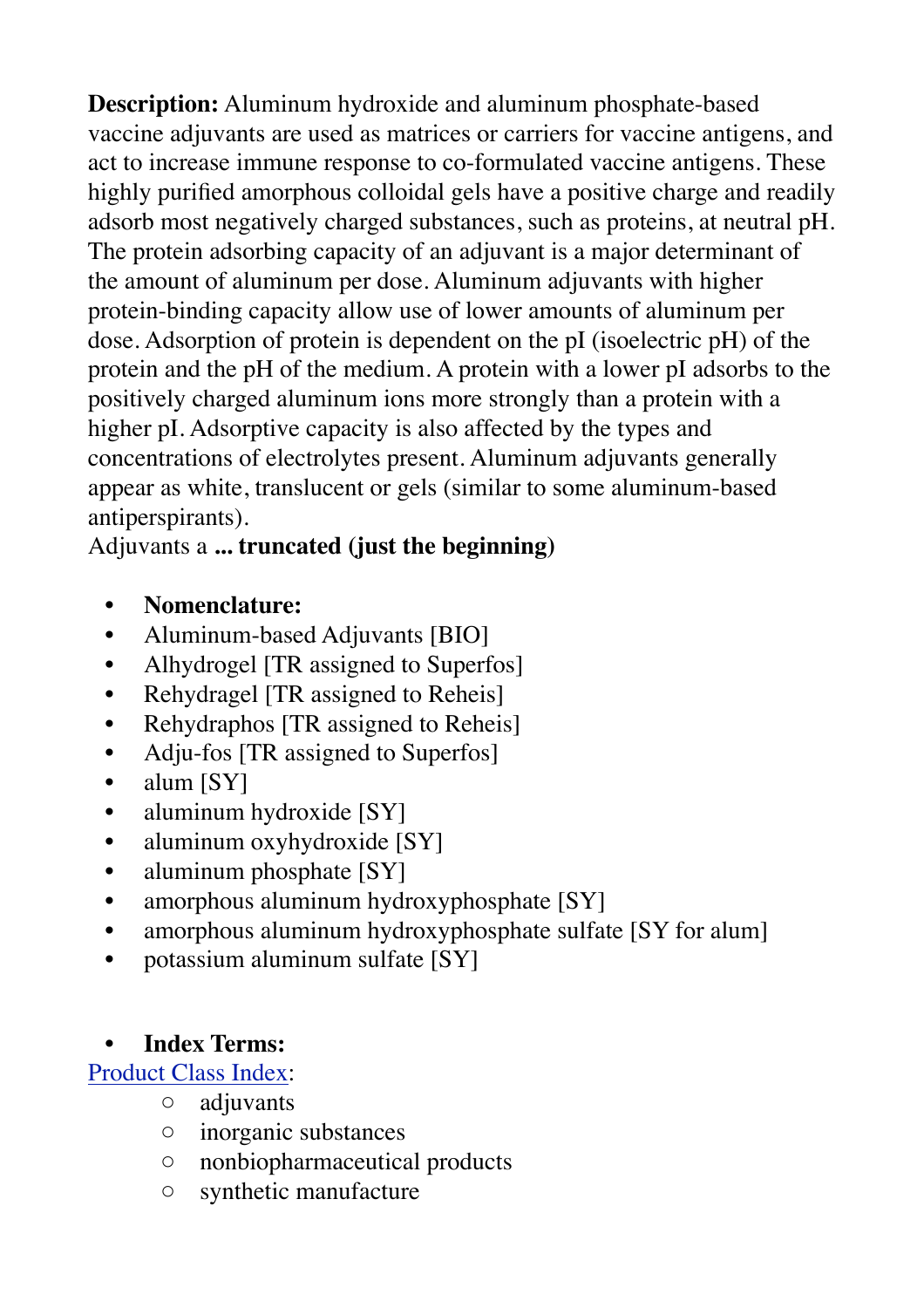◦ SB999 Generic Entry/Chapter

[Regulatory/Status Index:](http://www.biopharma.com/reg_terms7.html)

- EU200 Currently Approved in EU
- UM001 Marketed Product in US
- US200 Currently Approved in US
- EM001 Marketed Product in EU

# [Chemical Index](http://www.biopharma.com/chem_terms7.html):

- aluminum hydroxide
- aluminum phosphate

### <http://www.biopharma.com/Samples/680.html>

# **680 Monophosphoryl Lipid A**

Extracted from [Biopharmaceutical Products in the U.S. and European Markets](http://www.biopharma.com/), the only biopharmaceuticals reference database/book. Visit [www.biopharma.com](http://www.biopharma.com/) for more information. See also the [description/flyer,](http://www.biopharma.com/biopharma7.html) copies of [reviews,](http://www.biopharma.com/reviews.html) and the public [products database](http://208.69.231.70/biopharma/comp_search7.lasso?&-token=none&S=samp&-nothing) and products database. Contact the [author/publisher](http://208.69.231.70/biopharma/mail_form.lasso) for further information about database subscriptions and book purchases.

# **• 3-deacylated monophosphoryl lipid A; MPL; AS(04); AS04; SBAS4 [adjuvant]**

# **• Company roles:**

- $\bigcap$
- [Corixa Corp.](http://208.69.231.70/biopharma/comp_full7.lasso?LicenseNumber=1614&S=samp&-token=none&-nothing) -- Manuf. ; R&D ; Tech.
- [GlaxoSmithKline Biologicals S.A. \(GSK\)](http://208.69.231.70/biopharma/comp_full7.lasso?LicenseNumber=1617&S=samp&-token=none&-nothing) -- R&D ; Tech.
- **Monograph size** = 8094 characters (not including indexing, nomenclature, links, etc. on this page)
- *• Partial monograph text:*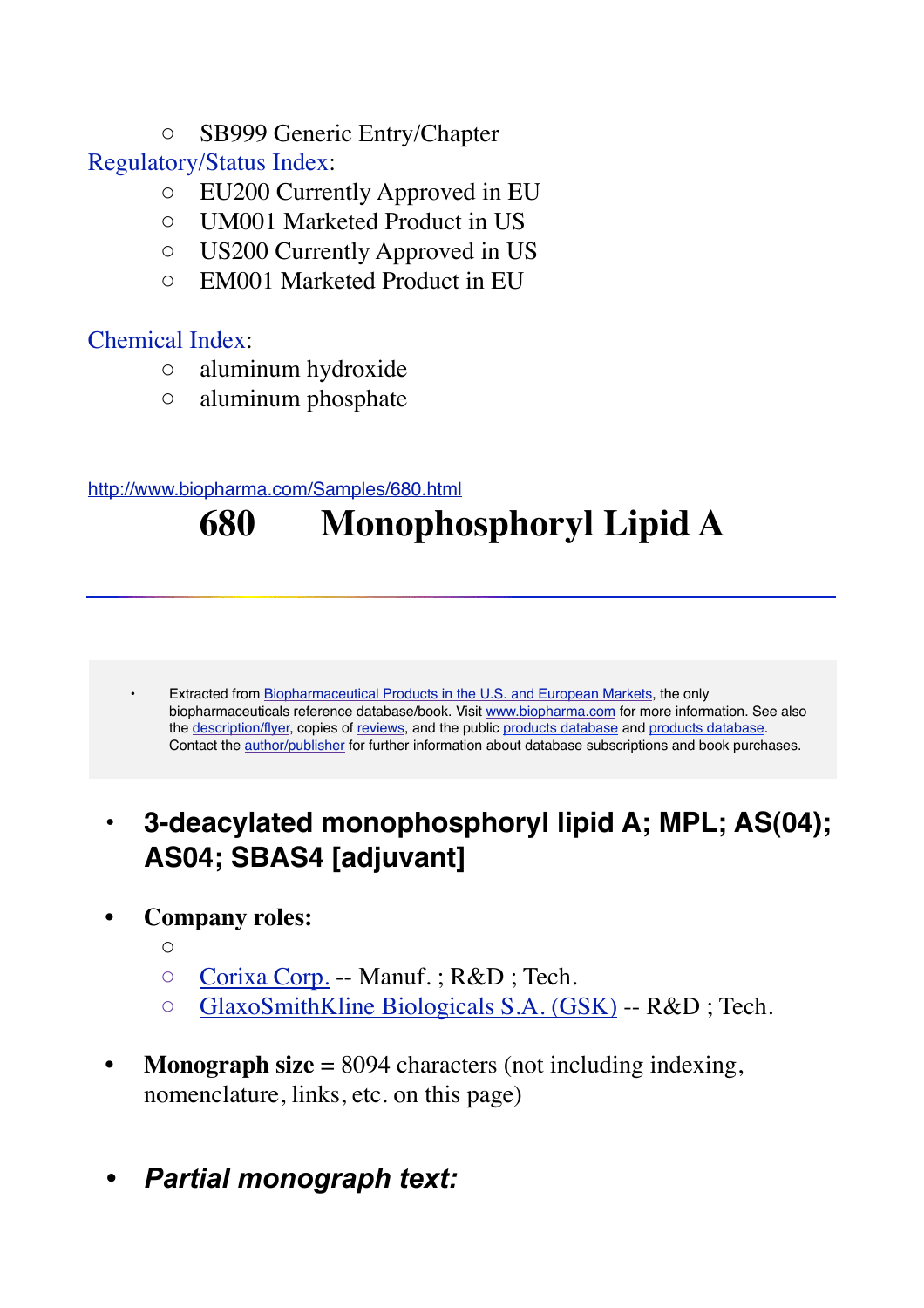**680 Monophosphoryl Lipid A 3-Deacylated monophosphoryl lipid A; MPL; AS(04); SBAS4 [vaccine adjuvant]**

# **Status: a vaccine containing this adjuvant is nearing approval in U.S., one already marketed in Europe**

# **Organizations involved:**

Corixa Corp. - Manuf.; R&D; Tech.

Ribi ImmunoChem Res., Inc. - R&D; Tech.; Former

GlaxoSmithKline Biologicals S.A. - R&D; Tech.

GlaxoSmithKline Inc. - USA mark.

GlaxoSmithKline plc - Intl. mark.; Parent

SmithKline Beecham Biologicals S.A. - Former

**Cross Ref.:** See the entries for vaccines containing this adjuvant - Fendrix, a recombinant hepatitis B virus (HBV) vaccine, and Cervarix, a human papillomavirus (HPV) vaccine, both from GlaxoSmithKline (GSK). See also the Aluminum-based Adjuvants entry.

**Description:** 3-Deacylated monophosphoryl lipid A is a

monophosphorylated and 3-acylated derivative of lipid A, a bacterial endotoxin and one of the most potent immunostimulants known, found in the cell wall of Gram-negative bacteria. 3-Deacylated monophosphoryl lipid A (3-deacylated MPL), commonly referred to simply as monophosphoryl lipid A (MPL), is chemically similar to lipid A but lacks an acid-labile phosphoryl group and a base-labile acyl group at position 3. 3-Deacylated monophosphoryl li **... truncated (just the beginning)**

# **• Index Terms:**

[Product Class Index:](http://www.biopharma.com/class_terms7.html)

- adjuvants
- SB001 BIOPHARMA prod. (mainstream)

# [Regulatory/Status Index:](http://www.biopharma.com/reg_terms7.html)

- EU200 Currently Approved in EU
- UM999 Not Available/Not Marketed in US
- US001 FDA application expected
- EM999 Not Available/Not Marketed in EU

# [Biological Index:](http://www.biopharma.com/biol_terms7.html)

◦ bacterial culture <!-- bacterialculture -->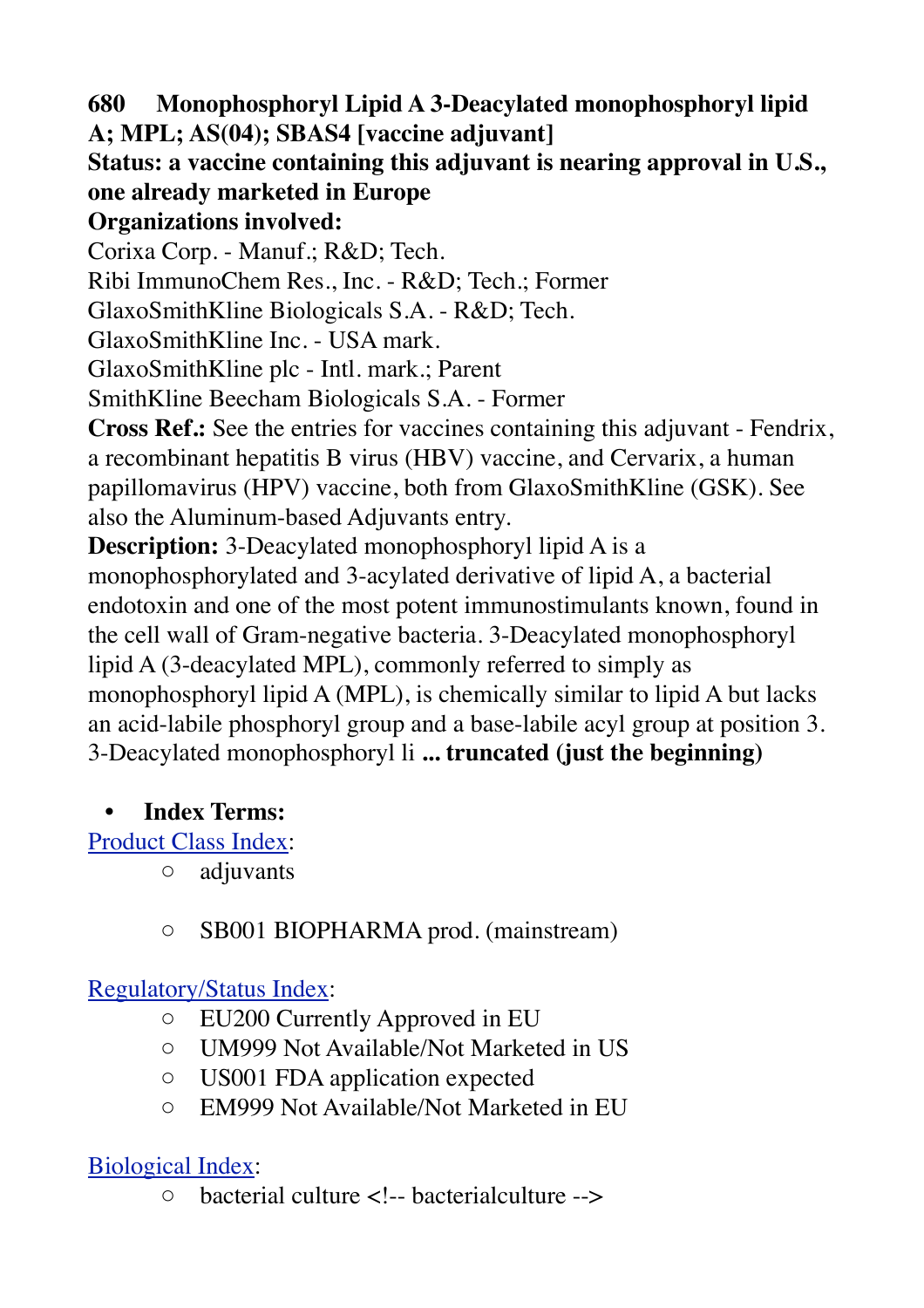◦ Salmonella minnesota

#### <http://www.biopharma.com/Samples/389.html>

# **389 Influenza Vaccine, cell cultured/ Novartis**

• Extracted from [Biopharmaceutical Products in the U.S. and European Markets](http://www.biopharma.com/), the only biopharmaceuticals reference database/book. Visit [www.biopharma.com](http://www.biopharma.com/) for more information. See also the [description/flyer,](http://www.biopharma.com/biopharma7.html) copies of [reviews,](http://www.biopharma.com/reviews.html) and the public [products database](http://208.69.231.70/biopharma/comp_search7.lasso?&-token=none&S=samp&-nothing) and products database. Contact the [author/publisher](http://208.69.231.70/biopharma/mail_form.lasso) for further information about database subscriptions and book purchases.

# **• Optaflu; Influenza virus vaccine, inactivated**

#### **• Company roles:**

- [Chiron Corp.](http://208.69.231.70/biopharma/comp_full7.lasso?LicenseNumber=1106&S=samp&-token=none&-nothing) -- R&D ; Tech. ; Former
- [Novartis AG](http://208.69.231.70/biopharma/comp_full7.lasso?LicenseNumber=9465&S=samp&-token=none&-nothing) -- Parent
- [Novartis Vaccines and Diagnostics Ltd.](http://208.69.231.70/biopharma/comp_full7.lasso?LicenseNumber=1750&S=samp&-token=none&-nothing) -- Manuf. ; R&D ; Tech. ; World mark.
- **Monograph size** = 4922 characters (not including indexing, nomenclature, links, etc. on this page)
- **• Nomenclature:**
- *• Partial monograph text:*

**389 Influenza Vaccine, cell cultured/Novartis Optaflu; Influenza virus vaccine, inactivated Status: recently approved in the EU; U.S. filing expected in 2008 Organizations involved:**

Chiron Corp. - R&D; Tech.; Former Novartis AG - Manuf.; R&D; Tech.; World mark. MedImmune, Inc. - Tech Astra Zeneca plc - Parent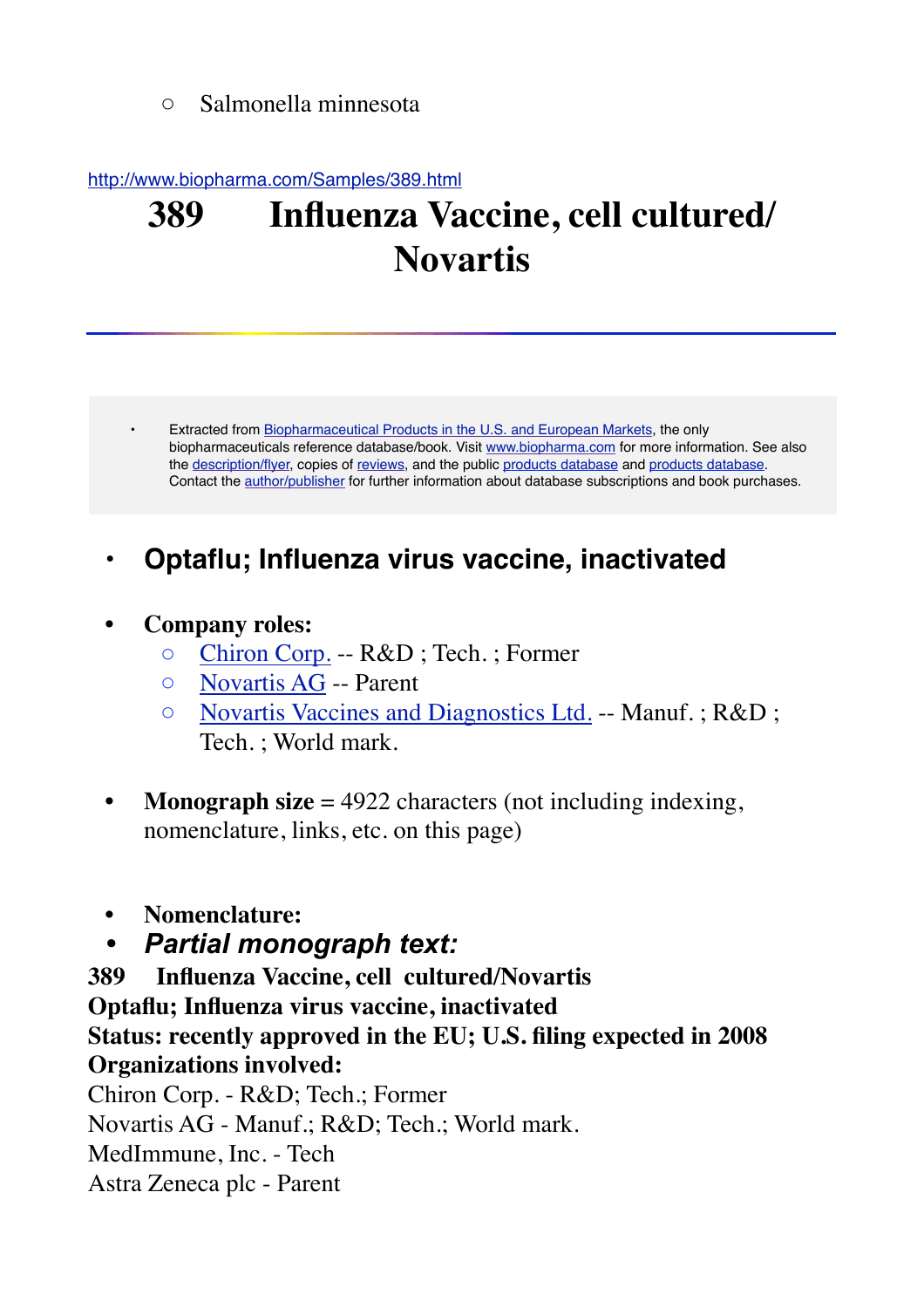**Description:** Optaflu is a cell cultured trivalent detergent-disrupted (inactivated) seasonal split-virion (subunit, not whole virus) influenza virus vaccine cultured in Madin Darby Canine Kidney (MDCK) cells in phosphate buffered saline (PBS). This is the first cell cultured influenza vaccine approved in a major market. As with other seasonal trivalent influenza vaccines, the Optaflu contains 15  $\hat{A}\mu$ g/doses of hemagglutinin (HA) antigen from the influenza strains officially recommended for the upcoming/current flu season. Optaflu is preservative-free, non-adjuvanted and presented in pre-filled syringes filled up to 0.5 mL with phosphate buffered saline (PBS) buffer. Additives, such as antibiotics, are avoided in the production process.

**Nomenclature:** Influenza Vaccine, cell cultured/Novartis [BIO]; Optaflu  $\lfloor TR \rfloor$ 

**Companies:** Novartis, formerly Chiron Vaccines, developed and manufactures this vacc **... truncated (just the beginning)**

- Influenza Vaccine, cell cultured/Novartis [BIO]
- Optaflu [TR]
- Influenza Virus Vaccine [FDA]
- **• FDA Class:** Biologics BLA

# **• Index Terms:**

[Product Class Index:](http://www.biopharma.com/class_terms7.html)

- biopharmaceutical products
- chicken source materials
- vaccines, inactivated
- vaccines, subunit

◦ SB001 BIOPHARMA prod. (mainstream) [Regulatory/Status Index:](http://www.biopharma.com/reg_terms7.html)

- EU200 Currently Approved in EU
- UM999 Not Available/Not Marketed in US
- US001 FDA application expected
- EM001 Marketed Product in EU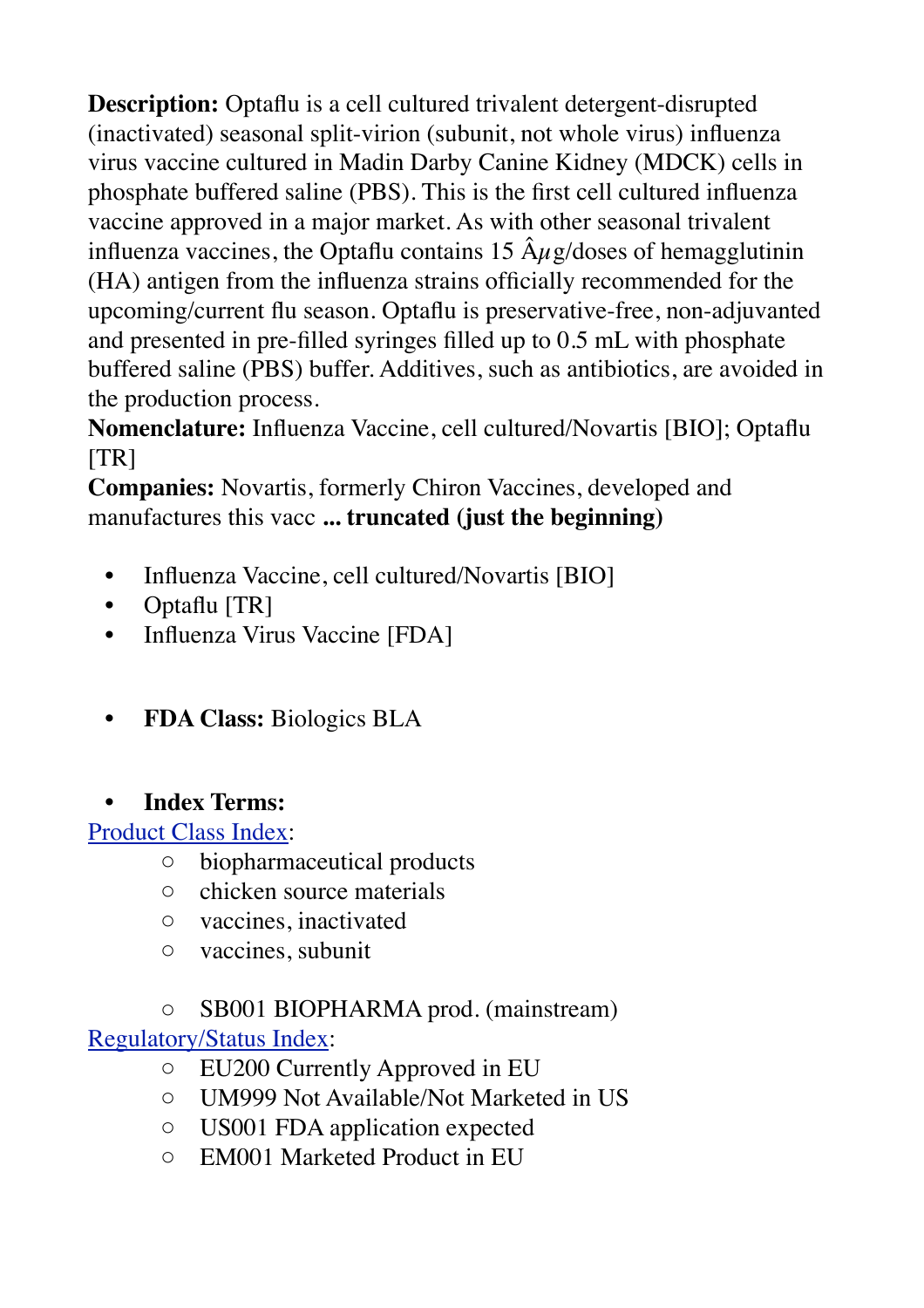### [Biological Index:](http://www.biopharma.com/biol_terms7.html)

- influenza virus
- mammalian cell culture
- virus culture

### [Chemical Index](http://www.biopharma.com/chem_terms7.html):

- detergent
- influenza prophylaxis

#### <http://www.medicalnewstoday.com/articles/45286.php>

# **MedImmune And National Institutes Of Health Begin Clinical Testing Of A Live, Attenuated Intranasal Vaccine Against An H5N1 Avian Influenza Virus**

Main Category: [Immune System / Vaccines](http://www.medicalnewstoday.com/sections/immune_system/) Also Included In: [Bird Flu / Avian Flu](http://www.medicalnewstoday.com/sections/birdflu/); [Clinical Trials / Drug Trials](http://www.medicalnewstoday.com/sections/clinical_trials/) Article Date: **16 Jun 2006** - 0:00 PDT

MedImmune, Inc. (Nasdaq: MEDI) announced today that the National Institutes of Health (NIH) has begun enrolling participants in a Phase 1 study of an intranasal H5N1 influenza vaccine candidate based on the company's live, attenuated vaccine technology. Investigators at MedImmune and Johns Hopkins Bloomberg School of Public Health Center for Immunization Research, where the study will be conducted, are hopeful that a live, attenuated intranasal influenza vaccine would be as effective against potential pandemic A strains as it has been shown to be against seasonal A strains of influenza.

"We believe that our influenza vaccine technology may provide several advantages over the flu shot that will be critically important in protecting people against a pandemic influenza virus," said James F. Young, Ph.D., president, research and development. "In pivotal clinical trials conducted in children 6 months to 59 months of age, our live, attenuated intranasal vaccine technology has been shown to be significantly more effective against seasonal A strains, including those both matched and not matched to the strains used in the vaccine. Additionally, because of its intranasal delivery, our technology may provide a faster and broader immune response, including providing both systemic and mucosal protection at the site where a flu infection takes hold - which is in the nose."

Results from a recently completed Phase 3 clinical study showed that MedImmune's next-generation, investigational influenza vaccine, CAIV-T (cold adapted influenza vaccine, trivalent), was 89 percent more effective than the flu shot in reducing influenza illness caused by matched H1N1 A strains and 79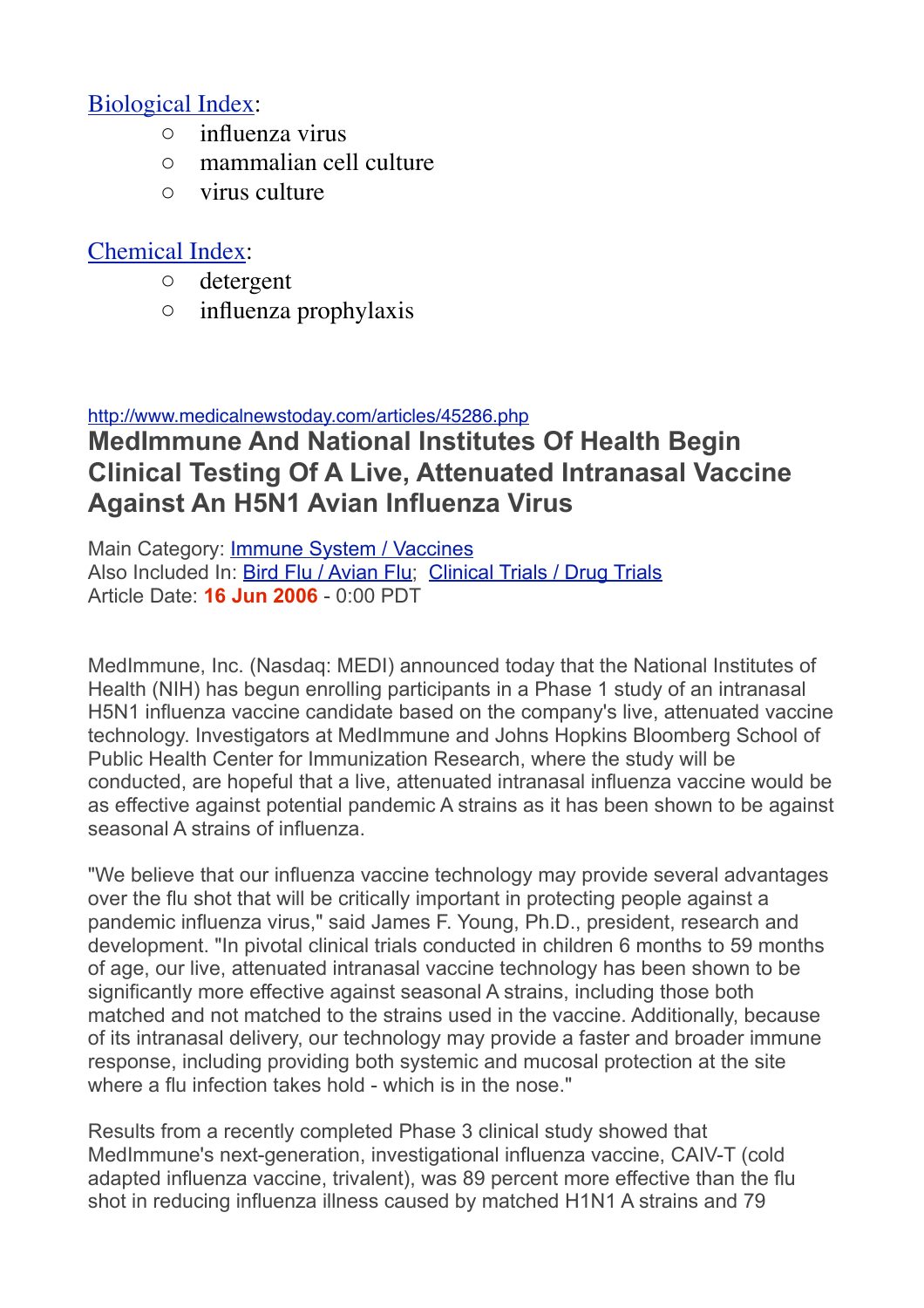percent more effective than the flu shot against circulating mismatched H3N2 A strains. CAIV-T is the investigational, next-generation of MedImmune's currently marketed vaccine, **[FluMist\(](http://www.medilexicon.com/drugs/flumist.php)R)** (Influenza Virus Vaccine Live, Intranasal).

The H5N1 vaccine candidate is being developed under MedImmune's Cooperative Research and Development Agreement (CRADA) with the NIH's National Institute of Allergy and Infectious Diseases (NIAID) to produce and test versions of MedImmune's live, attenuated intranasal influenza vaccine for use against different subtypes of potential pandemic influenza strains. This first study is an open-label Phase 1 trial designed to evaluate the safety and immunogenicity of an attenuated, intranasal H5N1 vaccine (based on the A/VietNam/1203/2004 H5N1 strain) in approximately 20 healthy individuals from 18 to 49 years of age. Participants in an isolation unit will receive two doses of vaccine administered 28 to 62 days apart.

The initiation of this trial is the next step in MedImmune's ongoing commitment to ensure the nation is adequately protected against seasonal influenza and prepared for a potential influenza pandemic by using the latest in scientific and medical advancements. Toward this end, the company recently received a \$170-million contract from the U.S. Health and Human Services Department to expedite the development of cell-culture-based production of its flu vaccine. Further, MedImmune has notified the World Health Organization and other governmental agencies of its intent to license the key intellectual property for reverse genetics technology, which the company either owns or exclusively licenses, to governmental organizations and companies developing pandemic influenza vaccines for public health purposes. For pandemic vaccines, reverse genetics is important because the technology allows vaccine manufacturers to work with a segment of the infectious, circulating pandemic virus strain's genome rather than directly with the infectious strain itself. Using this technology, it is also possible to make changes to the virus to make it easier and safer to grow.

#### **About CAIV-T**

CAIV-T is an investigational intranasal, cold-adapted trivalent influenza vaccine. It is the next-generation, refrigerator-stable formulation of FluMist, which is a frozen, live attenuated cold-adapted trivalent influenza vaccine. To date, the safety, tolerability and efficacy of CAIV-T has been studied in both healthy and at-risk populations between the ages of 6 weeks and 98 years.

On May 1, 2006 at the Pediatric Academic Societies' annual meeting, MedImmune presented its pivotal Phase 3 study for CAIV-T, entitled, "Comparison of the Efficacy and Safety of Cold-Adapted Influenza Vaccine, Trivalent With Trivalent Inactivated Influenza Vaccine in Young Children 5 to 59 Months of Age." The study included 8,475 children at 249 sites in 16 countries in North America, Europe, the Middle East and Asia. Study participants were randomized one-to-one to receive either CAIV-T or the flu shot during the 2004-2005 influenza season. Each participant also received a placebo nasal spray or placebo injection to preserve the double-blind design of the study. Participants were followed through the influenza season and evaluated to identify illnesses caused by influenza virus. The trial included more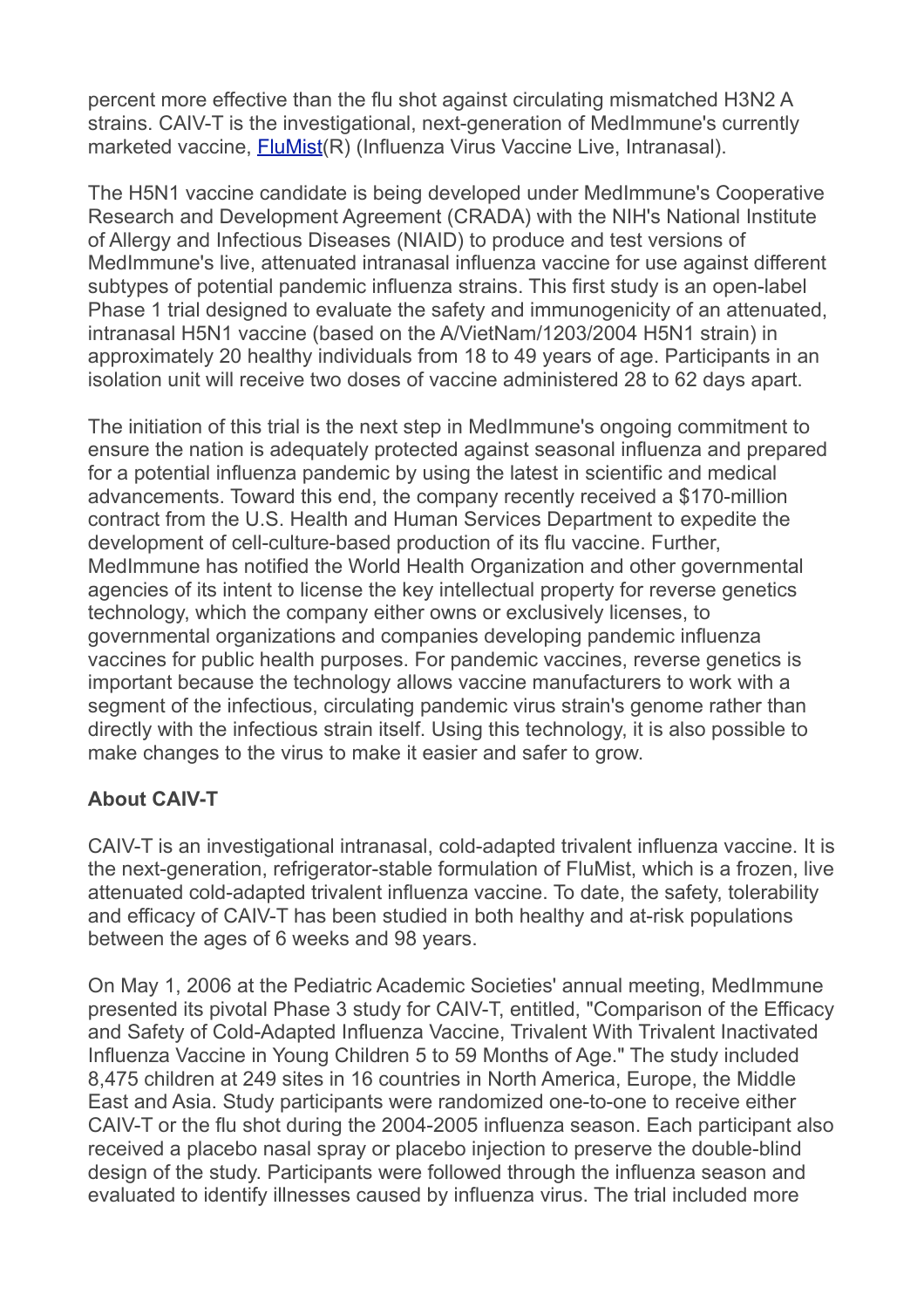than 6,300 previously unvaccinated children with nearly 50 percent of those children less than 2 years of age.

The results of this trial showed that CAIV-T was 55 percent more effective than the trivalent injectable inactivated influenza vaccine (TIV) in reducing influenza illness caused by any influenza strain in children 6 months to 59 months of age, including both matched and mismatched strains. The influenza attack rate was 8.6 percent for study participants receiving the flu shot compared to 3.9 percent for those who received CAIV-T (P <0.001). Against matched strains alone, CAIV-T was 44 percent more effect than the flu shot (attack rates:  $TIV = 2.4$  percent,  $CAIV-T = 1.4$  percent; P<0.001). In this study, CAIV-T was 89 percent more effective than the flu shot in reducing influenza illness caused by the matched H1N1 A strain (attack rates: TIV = 0.7 percent, CAIV-T = 0.1 percent; P<0.001) and 79 percent more effective than the flu shot against circulating mismatched H3N2 A strains (attack rates: TIV = 4.5 percent, CAIV-T = 1.0 percent; P<0.001). No mismatched H1N1 strains or matched H3N2 strains were isolated from subjects in the trial. While there were 16-percent fewer children with illnesses associated with B strains in the CAIV-T group compared to TIV (attack rates:  $TIV = 3.5$  percent,  $CAIV-T = 3.0$  percent), this difference was not statistically significant.

In the study, the overall incidence of adverse events and serious adverse events was similar in both groups except for a higher incidence of runny nose and nasal congestion in CAIV-T recipients (2.5 - 5.6 percent increase) and a higher incidence of injection site reactions in those receiving the flu shot (3.6 - 7.6 percent increase). There were no significant differences through the whole study period for all reported wheezing or for medically significant wheezing (MSW), a pre-specified safety endpoint. Previously unvaccinated children between 6 and 23 months of age had a small but statistically significant increase in MSW at 42 days following their first dose (2.0 percent for TIV vs. 3.2 percent for CAIV-T). Statistically significant differences were not seen beyond 42 days after this first dose or at any time after the second dose.

#### **About FluMist**

FluMist is indicated for active immunization for the prevention of disease caused by influenza A and B viruses in healthy children and adolescents, 5 to 17 years of age, and healthy adults, 18 to 49 years of age. There are risks associated with all vaccines, including FluMist. Like any vaccine, FluMist does not protect 100 percent of individuals vaccinated. In studies of people between the ages of 5 and 49 years, runny nose was the most commonly reported side effect. Other common side effects included various cold-like symptoms, such as headache, cough, sore throat, tiredness/weakness, irritability, and muscle aches.

FluMist should not be used, under any circumstances, in anyone with an allergy to any part of the vaccine, including eggs; in children and adolescents receiving aspirin therapy; in people who have a history of Guillain-Barre syndrome; and in people with known or suspected immune system problems. Pregnant women and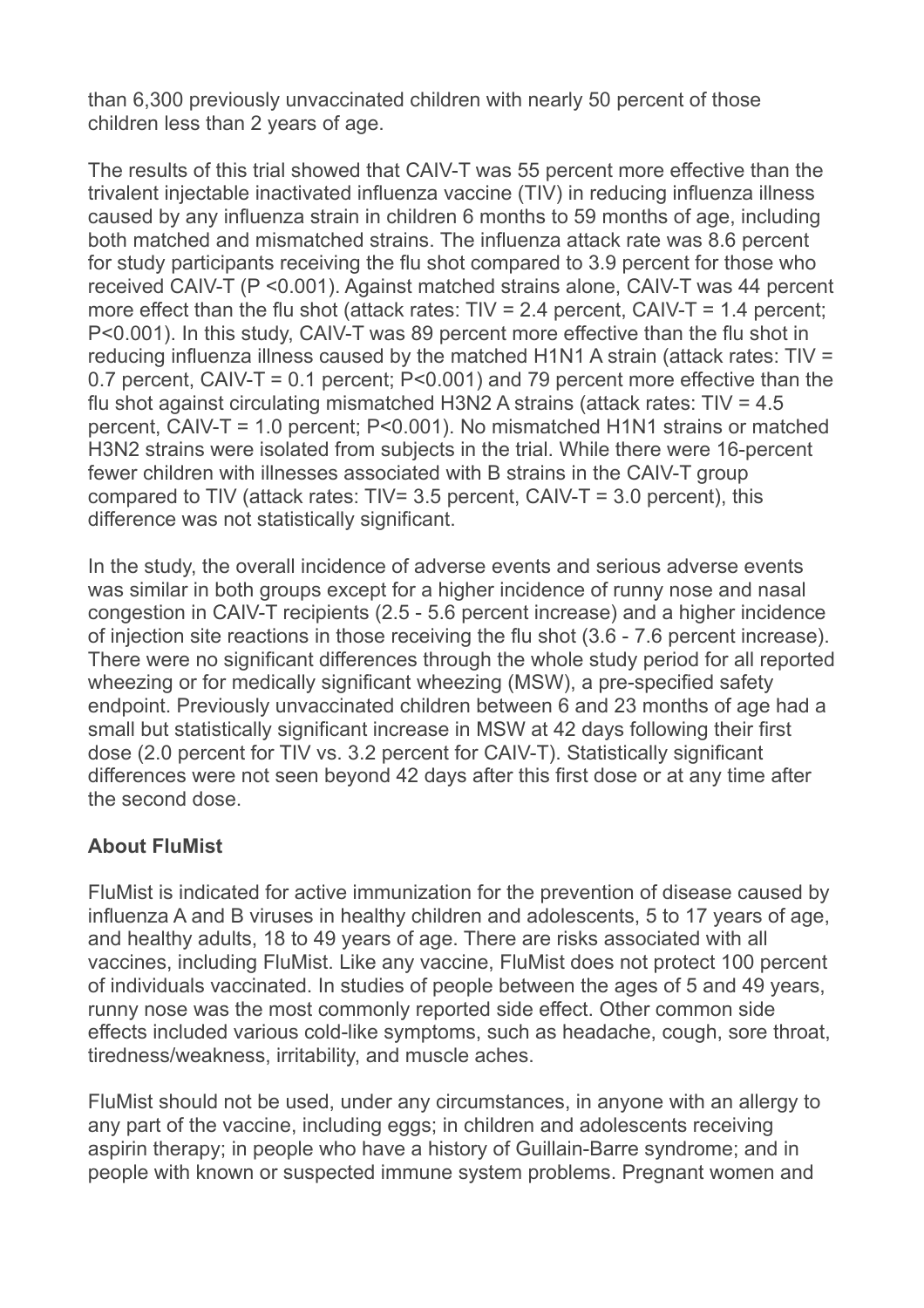people with certain medical conditions, asthma, or reactive airways disease should not get FluMist.

#### **About MedImmune, Inc.**

MedImmune strives to provide better medicines to patients, new medical options for physicians, rewarding careers to employees, and increased value to shareholders. Dedicated to advancing science and medicine to help people live better lives, the company is focused on the areas of infectious diseases, cancer and inflammatory diseases. With more than 2,300 employees worldwide, MedImmune is headquartered in Maryland. For more information, visit the company's website at [http://www.medimmune.com.](http://www.medimmune.com/)

This announcement contains, in addition to historical information, certain forwardlooking statements that involve risks and uncertainties, in particular, related to the research and development of a potential pandemic influenza vaccine. Such statements reflect management's current views and are based on certain assumptions. Actual results could differ materially from those currently anticipated as a result of a number of factors, including risks and uncertainties discussed in MedImmune's filings with the U.S. Securities and Exchange Commission. There can be no assurance that such development efforts will succeed, that such products will receive required regulatory clearance or that, even if such regulatory clearance is received, such products will ultimately achieve commercial success.

MedImmune, Inc. [http://www.medimmune.com](http://www.medimmune.com/)

View drug information on [FluMist](http://www.medilexicon.com/drugs/flumist.php)

#### <http://www.bioplanassociates.com/es/index.htm>



### *Biopharmaceutical Expression Systems and Genetic Engineering Technologies*

New expression systems and recent improvements available for current systems have the potential to revolutionize the biopharmaceutical industry!Lower costs and efficiencies of newer expression systems are driving these changes.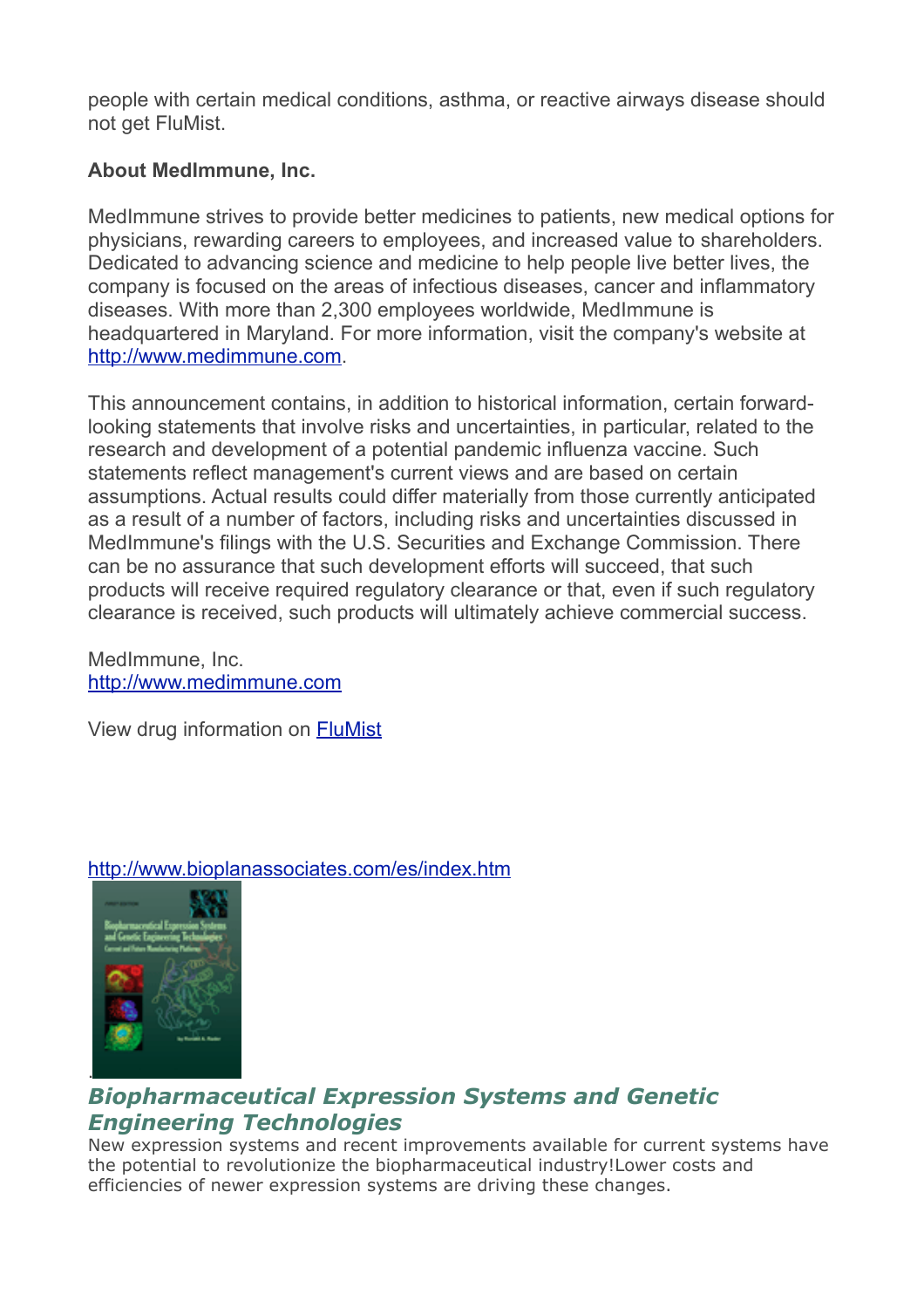This book provides you with the information you need to make the shift to increased productivity. As reflected by currently marketed products, since the advent of genetic engineering in the 1970s, there has been little basic change in the technologies used for commercial-scale manufacture of biopharmaceutical products.

Nearly all current products are manufactured using much the same old, familiar technologies – primarily using *Esherichia coli* (E. coli bacterium), Chinese hamster ovary (CHO) cells and the yeast *Saccharomyces cerevisiae* (S. cerevisiae) as hosts – technologies invented in the 1970s and commercialized in the 1980s.

#### [Read more about this book](http://www.bioplanassociates.com/es/expressionSystems.htm)

**By [Ronald A. Rader](http://www.bioplanassociates.com/es/index.htm#author) Published by the BioPlan Associates, Inc. November 2008**

#### **[Purchase Book Now](http://secure.ultracart.com/cgi-bin/UCEditor?merchantId=BIOPL&ADD=978-1-934106-14-3)**

Also available to download as a **[Global Digital License](http://secure.ultracart.com/cgi-bin/UCEditor?merchantId=BIOPL&ADD=978-1-934106-14-3E)**

#### **[Download Complete Table of Contents](http://www.bioplanassociates.com/es/ExpressionSystems_ToC.pdf)** 955k PDF

[http://www.bioplanassociates.com/es/ExpressionSystems\\_ToC.pdf](http://www.bioplanassociates.com/es/ExpressionSystems_ToC.pdf)

Table of Contents Synopsis:

#### **Broad/Platform Technologies**

- 1. Cell-free systems
- 2. Broad, cross- or multi-platform technologies
- 3. Prokayotes
- 4. Bacteria
- 5. Yeasts
- 6. Plants
- 7. Eukaryotes
- 8. Protozoa
- 9. Animals, misc.
- 10. Mammalian
- 11. Chinese hamster ovary (CHO) cells
- 12. Hybridomas
- 13. Chickens/Poultry
- 14. Human
- 15. Insects

#### **More Specific and Component Technologies**

- 1. Bacteria/Prokaryotes
- 2. Yeasts
- 3. Mammals
- 4. Chinese hamster ovary (CHO) cells
- 5. HEK-293 cells
- 6. Plants
- 7. Insects

#### **Indexes**